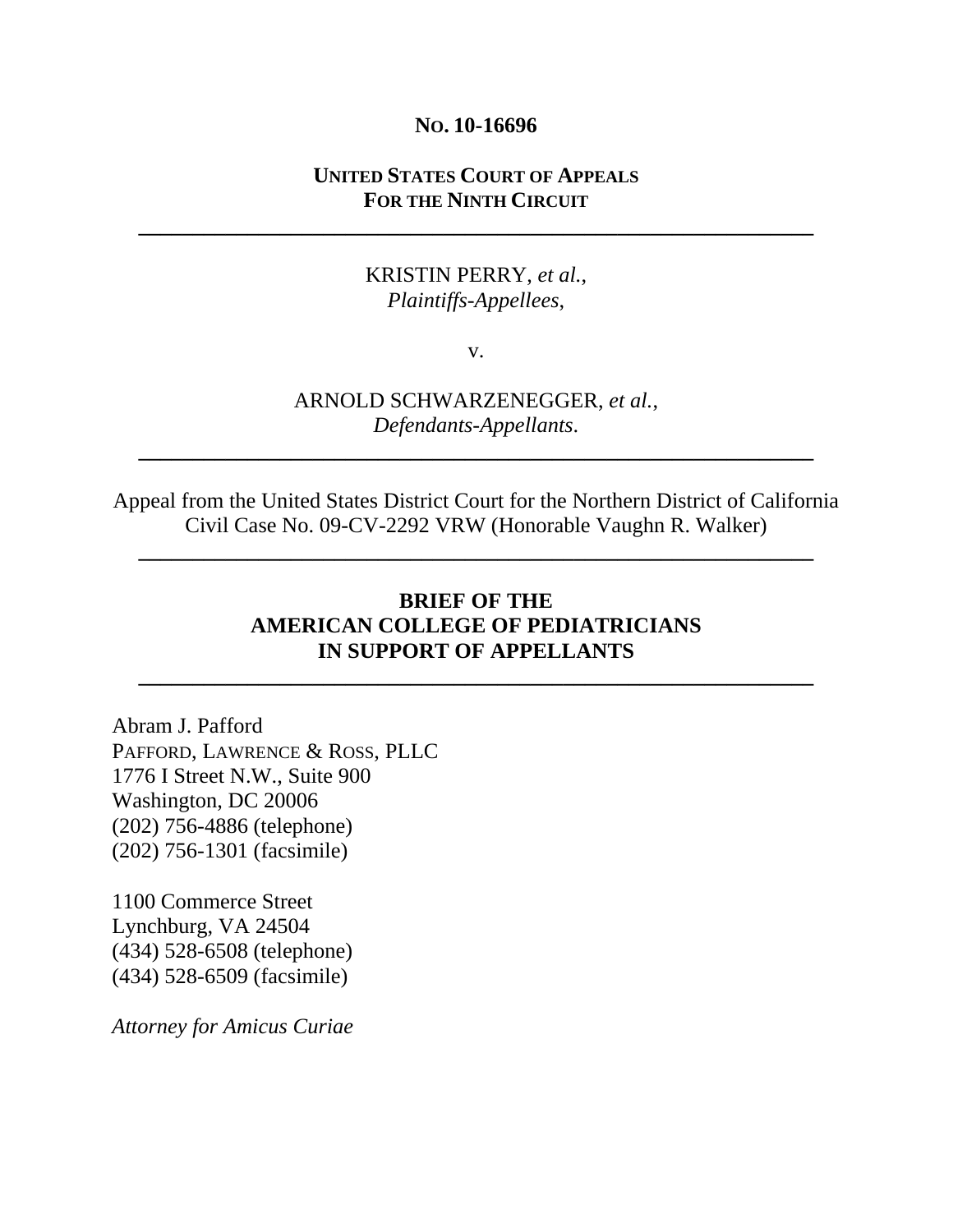# **FRAP RULE 26.1 DISCLOSURE STATEMENT**

*Amicus curiae*, American College of Pediatricians, has not issued shares to the public, and it has no parent company, subsidiary, or affiliate that has issued shares to the public. As it has no stock, there is no publicly held corporation that owns 10% or more of its stock.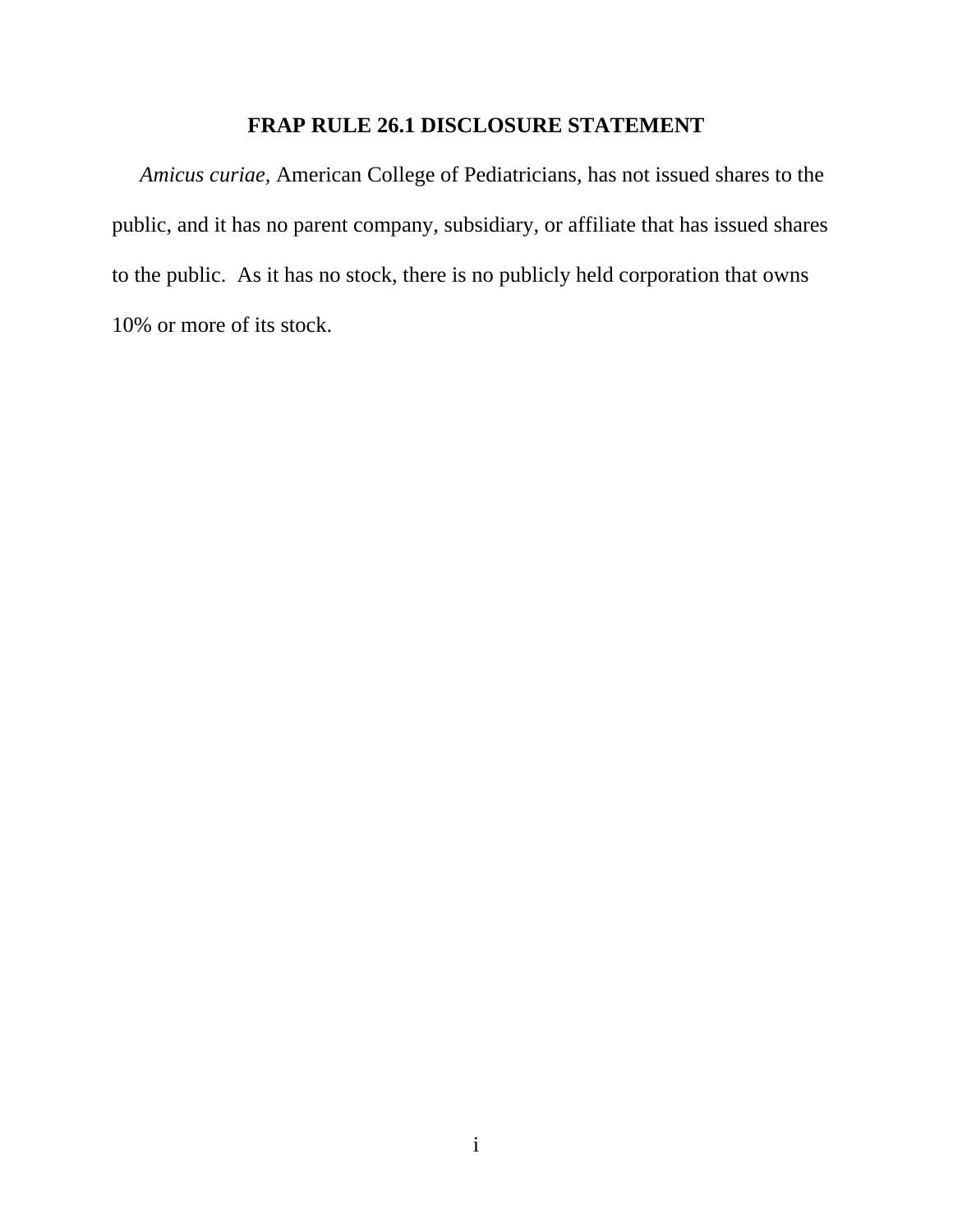# **TABLE OF CONTENTS**

| $\mathbf{I}$ . | Compared To Alternative Family Structures, Children Raised By                        |  |  |  |
|----------------|--------------------------------------------------------------------------------------|--|--|--|
| II.            | Children Benefit From Having A Father And A Mother16                                 |  |  |  |
| Ш.             | Caution Is Appropriate When Using Social Science Data To Inform                      |  |  |  |
|                |                                                                                      |  |  |  |
|                |                                                                                      |  |  |  |
|                | CERTIFICATE OF COMPLIANCE WITH TYPE-<br>VOLUMELIMITATION, TYPEFACE REQUIREMENTS, AND |  |  |  |
|                |                                                                                      |  |  |  |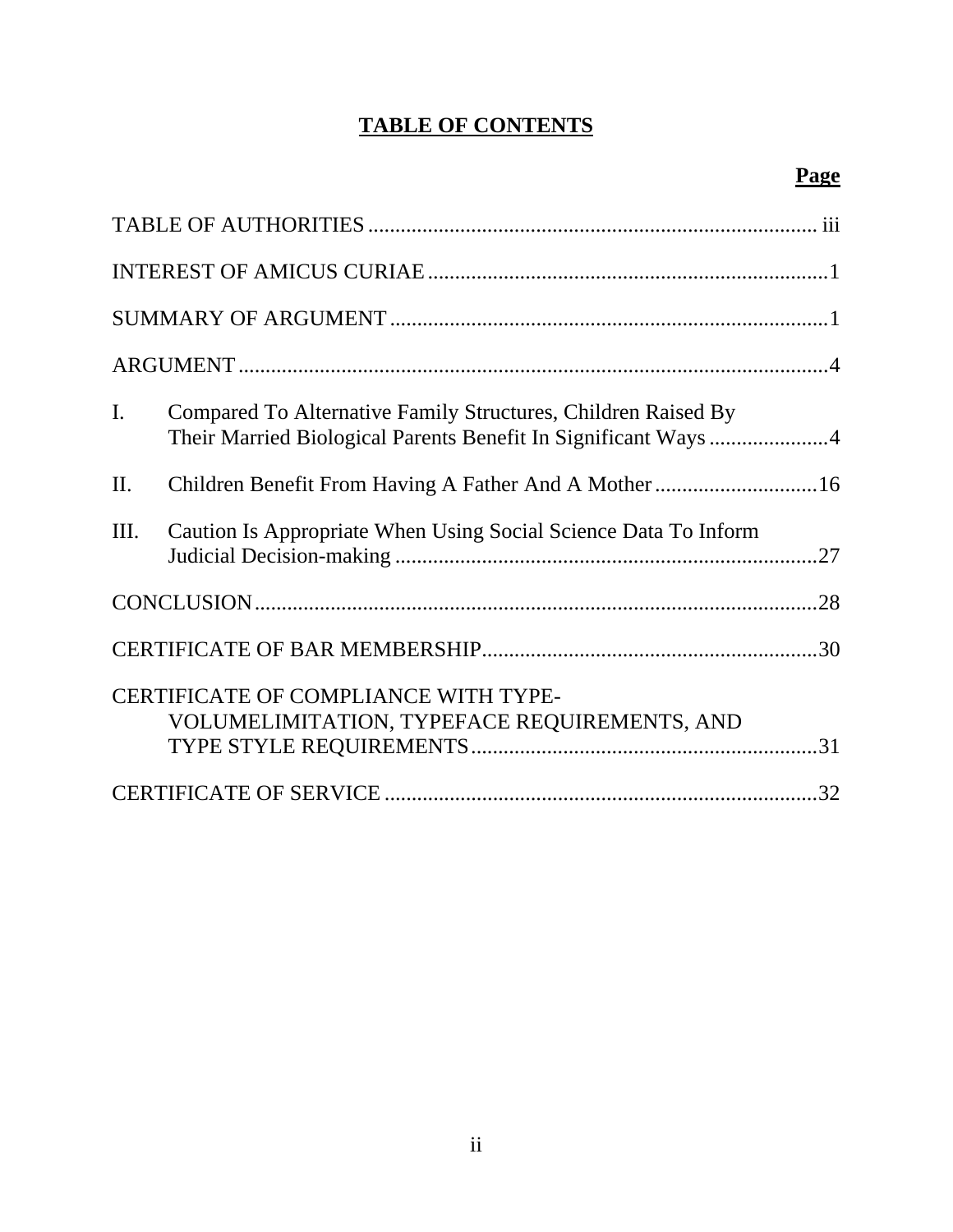# **TABLE OF AUTHORITIES**

| <b>Cases</b><br><b>Page</b>                                                                                                                              |
|----------------------------------------------------------------------------------------------------------------------------------------------------------|
|                                                                                                                                                          |
| Halpern v. Attorney General of Canada, Case No. 684/00                                                                                                   |
| Lofton v. Secretary of the Dep't of Children and Family Servs.,                                                                                          |
| <b>Other</b>                                                                                                                                             |
| Bureau of Labor Statistics, Women in the Labor Force: A Databook<br>.20                                                                                  |
| C.A. Nelson and M. Bosquet, Neurobiology of fetal and infant development:<br>Implications for infant mental health, in Handbook of Infant Mental Health, |
| Christopher Carpenter, Revisiting the Income Penalty for Behaviorally                                                                                    |
| Cynthia C. Harper & Sara S. McLanahan, Father Absence & Youth                                                                                            |
| Daly and Wilson, 1996, Evolutionary Psychology and Marital Conflict: The<br>Relevance of Stepchildren, in Sex, Power, Conflict: Evolutionary and         |
| Daniel Paquette and Mark Bigras, The Risky Situation: A Procedure for<br>Assessing the Father-Child Activation Relationship, 180 Early Childhood<br>21   |
| David K. Flaks et al., Lesbians Choosing Motherhood: A Comparative Study<br>of Lesbian and Heterosexual Parents and Their Children,                      |
| David Popenoe, Life Without Father (The Free Press, Simon & Schuster, 1996)21                                                                            |
| Diana E. H. Russell, The Prevalence & Seriousness of Incestuous Abuse:<br>Stepfathers vs. Biological Fathers, 8 Child Abuse & Neglect (1984) 10          |
| Duncan and Brooks-Gunn, Consequences of Growing Up Poor (New York:                                                                                       |
| Eleanor Macoby, <i>The Two Sexes</i> (Cambridge, MA: Harvard University Press                                                                            |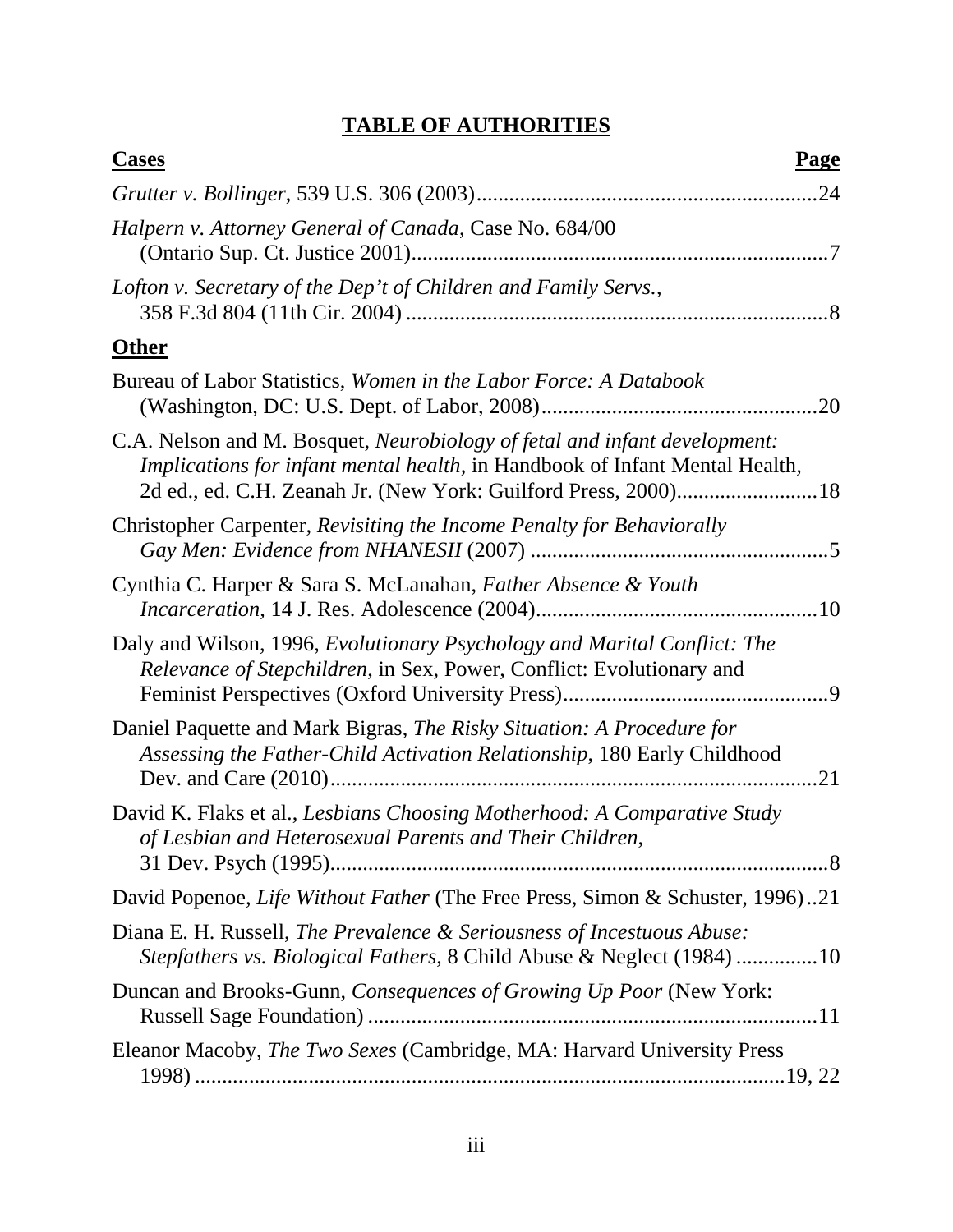| Femmie Juffer & Marinus H. van Ijzendoorn, Adoptees Do Not Lack<br>Self-Esteem: A Meta-Analysis of Studies on Self-Esteem of Transracial,<br>International, and Domestic Adoptees, 133 Psychological Bulletin (2007)6 |
|-----------------------------------------------------------------------------------------------------------------------------------------------------------------------------------------------------------------------|
| Fiona Tasker & Susan Golombok, Growing up in a lesbian family; effects on                                                                                                                                             |
| Fiona Tasker, Lesbian Mothers, Gay Gathers and Their Children;                                                                                                                                                        |
| Greg Duncan and Jeanne Brooks-Gunn, Consequences of Growing Up Poor<br>.20                                                                                                                                            |
| Jim Manzi, What Social Science Does – and Doesn't – Know: Our Scientific<br>Ignorance of the Human Condition Remains Profound, City Journal,<br>27                                                                    |
| Judith Stacey & Timothy Biblarz, (How) Does the Sexual Orientation of                                                                                                                                                 |
| Kyle D. Pruett and Marsha Kline Pruett, <i>Partnership Parenting: How Men</i><br>and Women Parent Differently - Why It Helps Your Kids and Can                                                                        |
| Linda Carroll, "Dads Empower Kids to Take Chances", MSNBC,<br>June 18, 2010 (available at http://www.msnbc.msn.com/id/37741738)21                                                                                     |
| Lorraine Blackman et al., The Consequences of Marriage for African-Americans:                                                                                                                                         |
| Los Angeles Times, Obama Pledges to Support Responsible Fatherhood,<br>June 22, 2010, http://articles.latimes.com/2010/jun/22/nation/la-na-obama-                                                                     |
| M. DeWolff and M. van Izjendoorn, Sensitivity and attachment:<br>A meta-analysis on parental antecedents of infant attachment, 68 Child                                                                               |
| M. Main and J. Solomon, Discovery of an Insecure-disorganized Disoriented<br>Attachment Pattern, in Affective Development in Infancy (T.B. Brazelton                                                                  |
| Margaret Somerville, Children's Human Rights and Unlinking Child-Parent<br>Biological Bonds With Adoption, Same-Sex Marriage and New Reproductive                                                                     |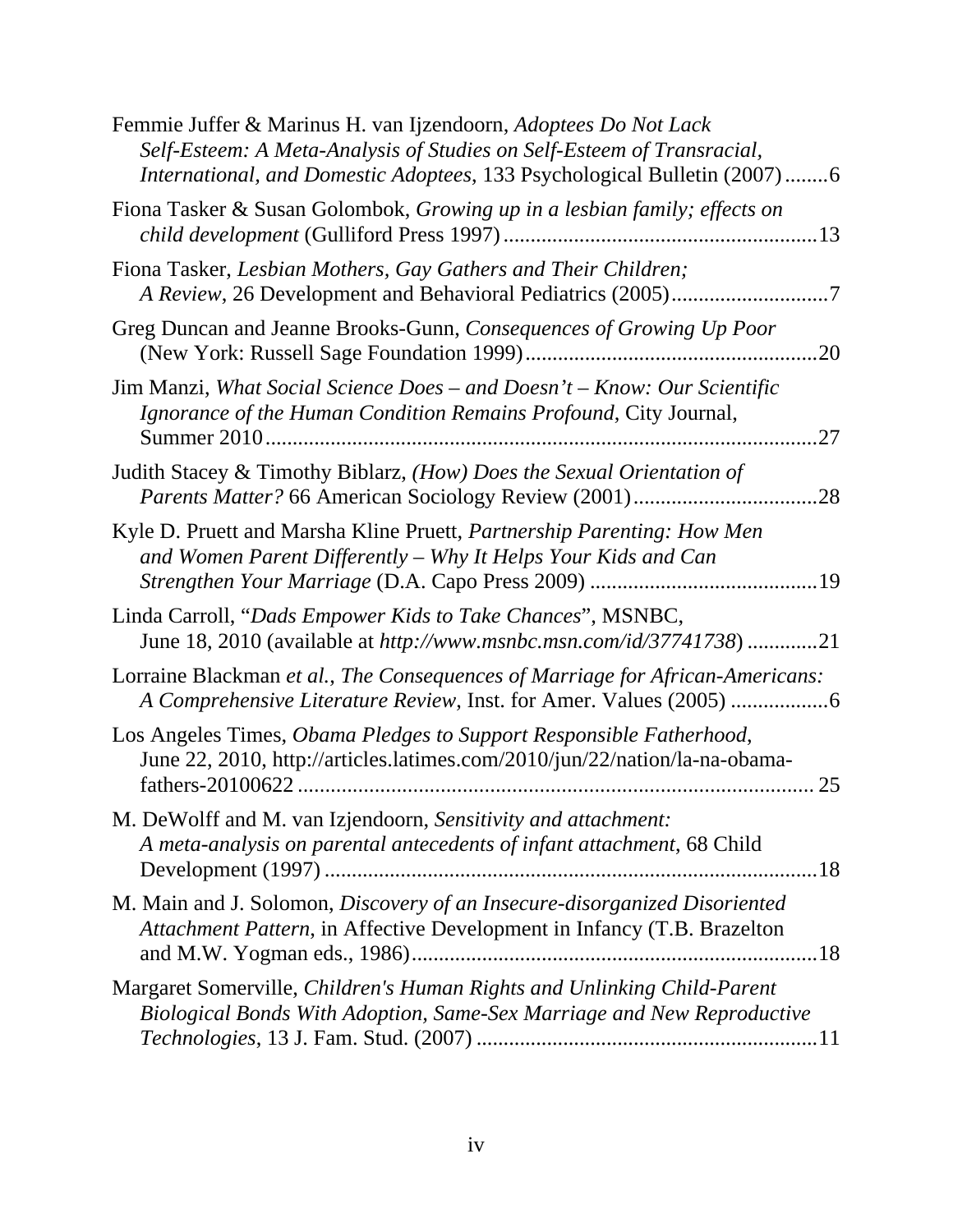| Mark D. Regnerus and Laura B. Luchies, <i>The Parent-Child Relationship</i><br>and Opportunities for Adolescents' First Sex, 27 Journal of Family Issues<br>22                                            |
|-----------------------------------------------------------------------------------------------------------------------------------------------------------------------------------------------------------|
| Martha L. Fineman, Custody Determination at Divorce: The Limits of Social<br>Science Research and the Fallacy of the Liberal Ideology of Equality,<br>.27                                                 |
| Michael J. Rosenfeld, Nontraditional Families and Childhood Progress                                                                                                                                      |
| National Fatherhood Initiative, Summary of Formative Evaluation Findings:<br>Doctor Dad Pilot Test, Center for Social Work Research, University of<br>Texas at Austin, Spring 2004,                       |
| National Fatherhood Initiative, Boyz2Dads CD-ROM Pre-Post Pilot Evaluation                                                                                                                                |
| Results Summer 2007, http://www.fatherhood.org/Document.Doc?id=39  25                                                                                                                                     |
| Norval D. Glenn, The Struggle for Same Sex Marriage, 41 Soc'y (2004)7                                                                                                                                     |
| Paul Amato, More Than Money? Men's Contributions to Their Children's<br>Lives?, in Men in Families, When Do They Get Involved? What Difference                                                            |
| Paul R. Amato and Fernando Rivera, Paternal Involvement and Children's                                                                                                                                    |
| Paul R. Amato, Parental Absence During Childhood and Depression In Later                                                                                                                                  |
| Paul R. Amato, The Impact of Family Formation Change on the Cognitive,<br>Social and Emotional Well-being of the Next Generation, 15 Future Child.<br>$(2005)$<br>6                                       |
|                                                                                                                                                                                                           |
| Robert Lerner & Althea K. Nagai, No basis: What the Studies Don't Tell Us<br>About Same-Sex Parenting, Washington DC: Marriage Law Project (2001) 7                                                       |
| Ross D. Parke, <i>Fatherhood</i> 7 (Developing Child Series, Jerome Bruner et al.                                                                                                                         |
| Sandra L. Hofferth et al., The Demography of Fathers: What Fathers Do,<br>in Handbook of Father Involvement: Multidisciplinary Perspectives<br>(Catherine Tamis-Lamonda and Natasha Cabrera eds., 2002)18 |
| Sara McLanahan and Gary Sandefur, Growing Up With A Single Parent                                                                                                                                         |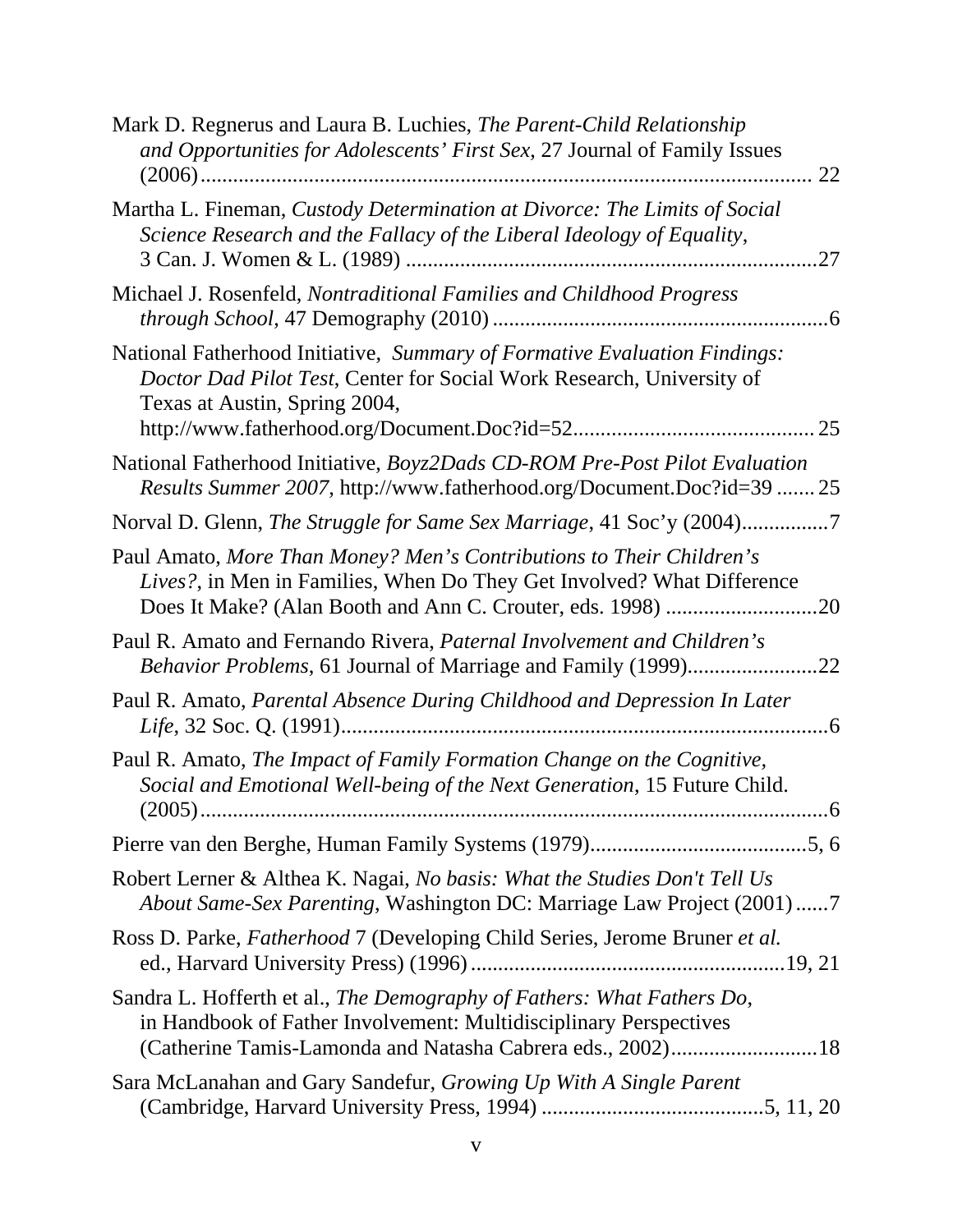| Sarah H. Ramsey & Robert F. Kelly, Social Science Knowledge in Family<br>Law Cases: Judicial Gate-Keeping in the Daubert Era, 59 U. Miami. L.<br>.27                                                                            |
|---------------------------------------------------------------------------------------------------------------------------------------------------------------------------------------------------------------------------------|
| Sarah H. Ramsey & Robert F. Kelly, Using Social Science Research in Family<br>Law Analysis and Formation: Problems and Prospects, 3 S. Cal. Interdisc.<br>.27                                                                   |
|                                                                                                                                                                                                                                 |
| Shelly Lundberg & Robert A. Pollack, The American Family and Family<br>$\sqrt{5}$                                                                                                                                               |
| Shmuel Shulman and Moshe M. Klein, 1993 Distinctive Role of the Father in<br>Adolescent Separation - Individuation (Issue 62) (1993)21, 22                                                                                      |
| Susan Golombok, et. al, Children Raised in Fatherless Families from Infancy:<br>Family Relationships and the Socioemotional Development of Children of<br>Lesbian and Single Heterosexual Mothers, 38 Journal of Child          |
| Suzanne A. Denham et al., Prediction of Externalizing Behavior Problems<br>From Early to Middle Childhood: The Role of Parental Socialization and<br><i>Emotion Expression</i> , in Development and Psychopathology (Cambridge) |
| Thomas G. Powers et al., <i>Compliance and Self-Assertion: Young Children's</i><br>Responses to Mothers Versus Fathers, 30 Developmental Psychology<br>.22                                                                      |
| Timothy J. Biblarz and Judith Stacey, How Does the Gender of Parents Matter?,                                                                                                                                                   |
| W. Bradford Wilcox et al., Inst. for American Values, Why Marriage                                                                                                                                                              |
| Wainwright, J., Delinquency, Victimization, and Substance Use Among<br>Adolescents with Fame Same Sex Parents, 20 Journal of Family Psychology                                                                                  |
| Walter R. Schumm, What Was Really Learned from Tasker & Golombok's<br>(1995) Study of Lesbian & Single Parent Mothers?, 94 Psychol. Rep. (2004)7                                                                                |
| Wendy D. Manning and Kathleen A. Lamb, Adolescent Well-Being in<br>Cohabiting, Married, and Single-Parent Families, 65 J. Marriage and Fam.                                                                                     |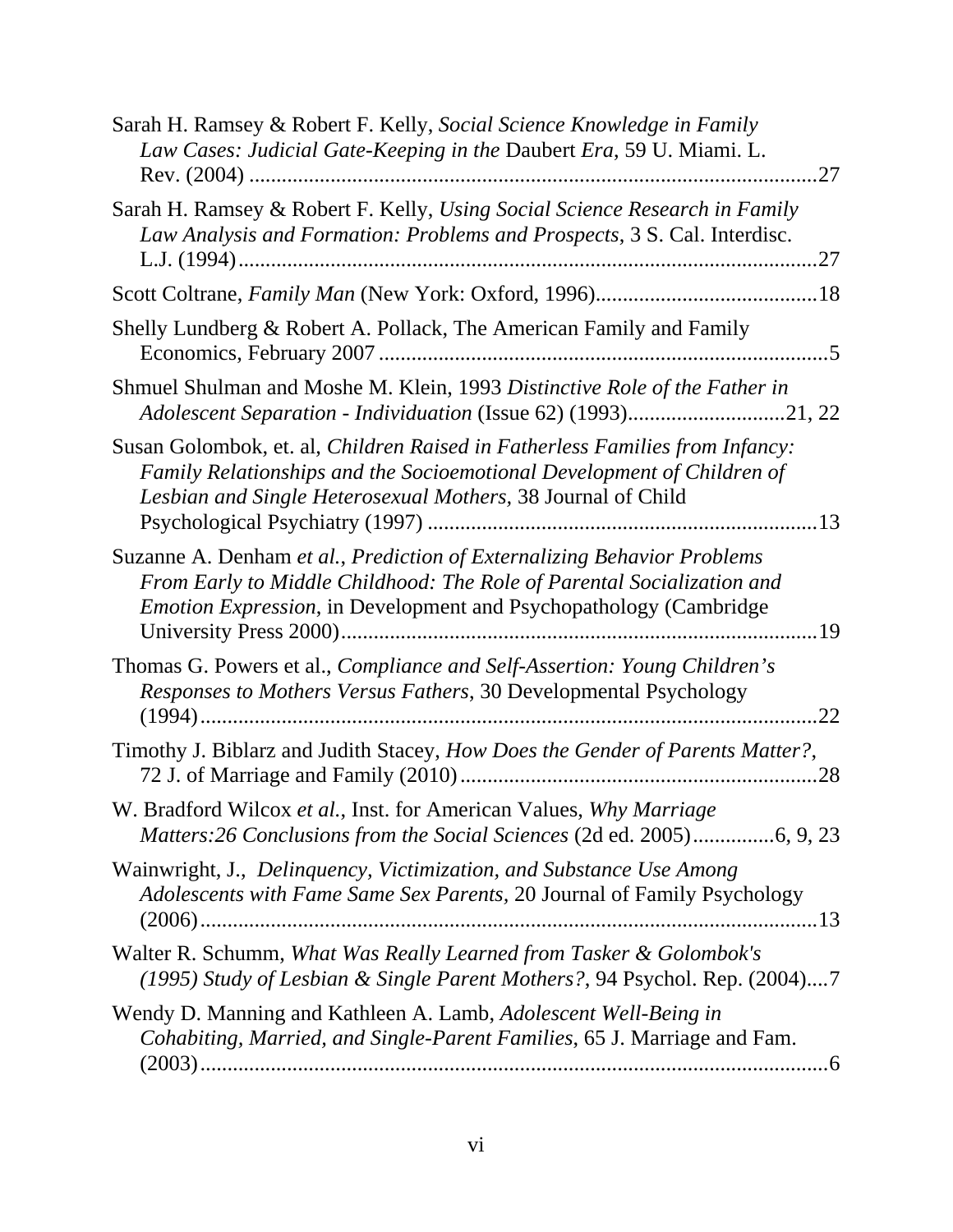#### **INTEREST OF AMICUS CURIAE**

The members of the American College of Pediatricians ("the College") devote their professional lives to promoting the health and wellbeing of children. As a medical association, the College has an interest in the broad spectrum of factors that impact the physical, mental and social development of the young patients in their care. This interest extends to family structure and environment, which drives many of the outcomes for pediatric patients across a variety of key developmental categories.

The collective membership of the College has observed firsthand the effect of varied and changing family structures on the wellbeing of pediatric patients, and it is also familiar with the significant academic analysis and sociological data that augment understanding of these issues. The College submits this brief to present to the Court its professional perspective concerning the effect of various parenting models and family structures on the development and wellbeing of the children under the care of America's pediatricians.

This brief is filed pursuant to the consent of Counsel of Record for all parties.

#### **SUMMARY OF ARGUMENT**

The issues at the heart of the Proposition 8 dispute are important ones, raising strong feelings on all sides of the debate. Regardless of the outcome, the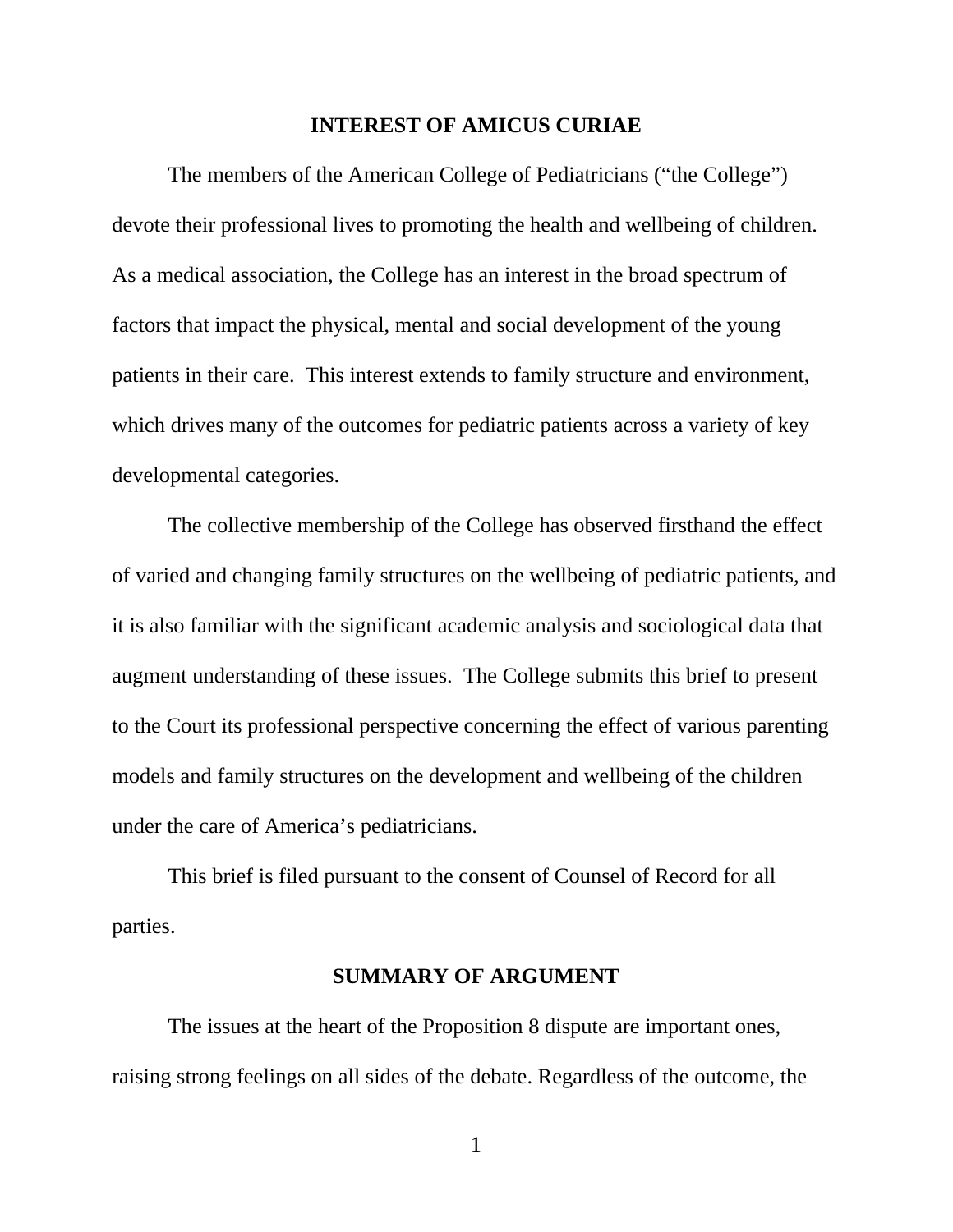College has an interest in ensuring that the courts do not arrive at a legal result by adopting flawed reasoning which, if sanctioned by the legal system, could trigger harmful collateral effects beyond the courtroom walls. Certain of the District Court's "factual" findings with respect to parenthood and family structure are troubling in this regard, and these findings appear to reflect an incorrect and distorted understanding of the available data and professional consensus concerning parenting models and family structure. The explicit judgments and implicit assumptions reflected in these findings, if they were to gain broader cultural or societal acceptance due to their being embraced by the federal courts, could significantly undermine societal efforts to promote and encourage the parental choices that foster an optimal environment for the rearing of children.

Two of the District Court's key findings with respect to parenting models and family structure are of particular concern. In finding 71, the District Court stated:

Children do not need to be raised by a male parent and a female parent to be well-adjusted, and having both a male and a female parent does not increase the likelihood that a child will be well-adjusted.

Dist. Ct. Op. at p. 95. In finding 72, the District Court stated:

The genetic relationship between a parent and a child is not related to a child's adjustment outcomes.

Dist. Ct. Op. at p. 96. It is no exaggeration to say that these two findings reflect the District Court's embrace of the following propositions: (a) the concepts of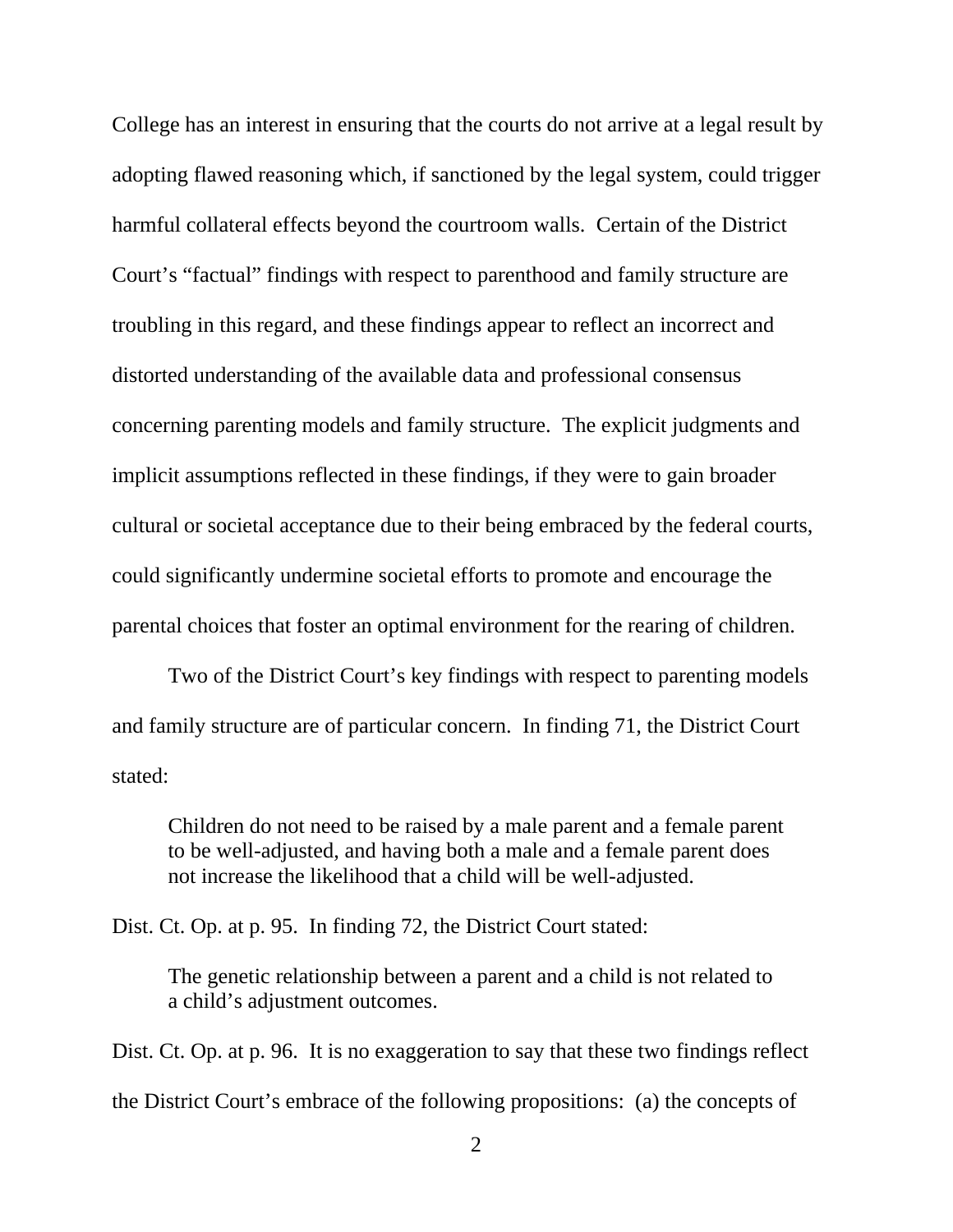fatherhood and motherhood are meaningless and archaic; (b) the universal natural biological attachment between parents and their children, or the absence of this attachment, has no impact on a child's wellbeing; and (c) in general, there is no reason for policymakers to prefer that a child be raised by its own mother and father as opposed to any two other adults.

 Whatever this Court's view of the legal status of Proposition 8, this Court should have grave concern over any conclusion that can only be arrived at after accepting the counter-intuitive propositions embraced by the District Court. But these propositions are not merely incorrect and without scientific support. They are dangerous. Social science, within its operational limitations, strongly suggests that certain family structures and parenting models are more likely than others to lead to successful outcomes for children, and correspondingly, others are more likely in the aggregate to lead to negative outcomes. The District Court's stark rejection of the significance of biological family ties, were it to gain broader legal, political or cultural acceptance, could facilitate the increased occurrence of the very family structures that social science suggests are most likely to produce unique risks for young children. And the District Court's further rejection of the notion that mothers and fathers have anything unique to offer their children, were it to gain broader legal, political or cultural acceptance, would significantly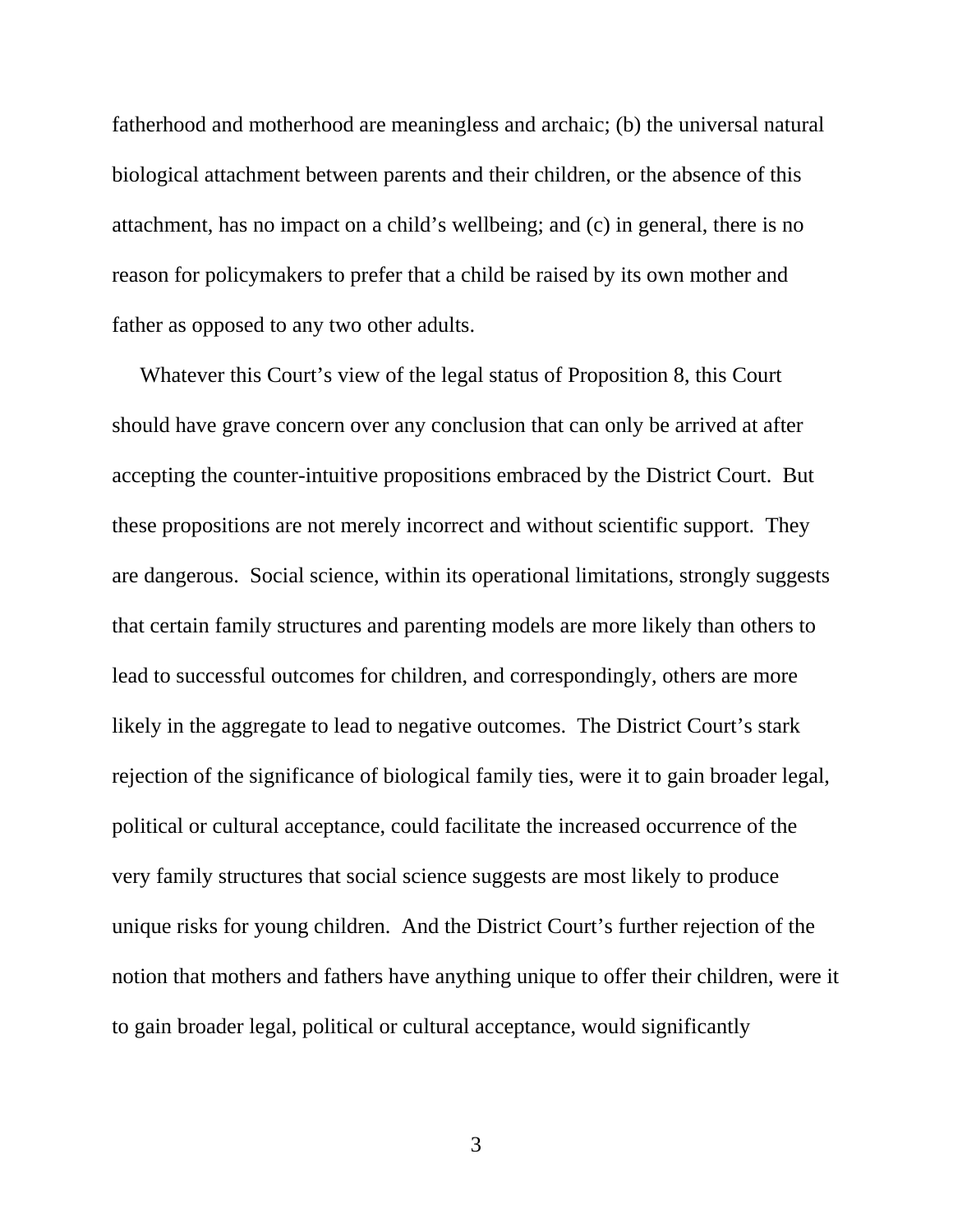undermine the efficacy of efforts to promote fatherhood in communities where the absence of fathers has contributed to a variety of negative outcomes and social ills.

#### **ARGUMENT**

# **I. Compared To Alternative Family Structures, Children Raised By Their Married Biological Parents Benefit In Significant Ways**

The claims of the District Court reflected in findings 71 and 72 are an adjunct to finding 70, in which the District Court found that "the gender of a child's parent is not a factor in a child's adjustment" and that "Children raised by gay or lesbian parents are as likely as children raised by heterosexual parents to be healthy, successful and well-adjusted." The District Court also asserted that "[t]he research supporting this conclusion is accepted beyond serious debate in the field of developmental psychology." Dist. Ct. Op. at 95.

 There are several questionable aspects of the District Court's analysis. First, even if the District Court's characterizations with respect to the social science surrounding homosexual parenting were accurate, they would not be particularly relevant. The State's interest in channeling responsible procreation through the institution of marriage is grounded in the reality that only opposite-sex relationships can produce children, and they often do so unintentionally. Children conceived in such situations do not have the option of being raised by two mothers or two fathers; the issue is whether the child will be raised by its mother and father, or by a single parent, usually the child's mother. It is widely accepted, and the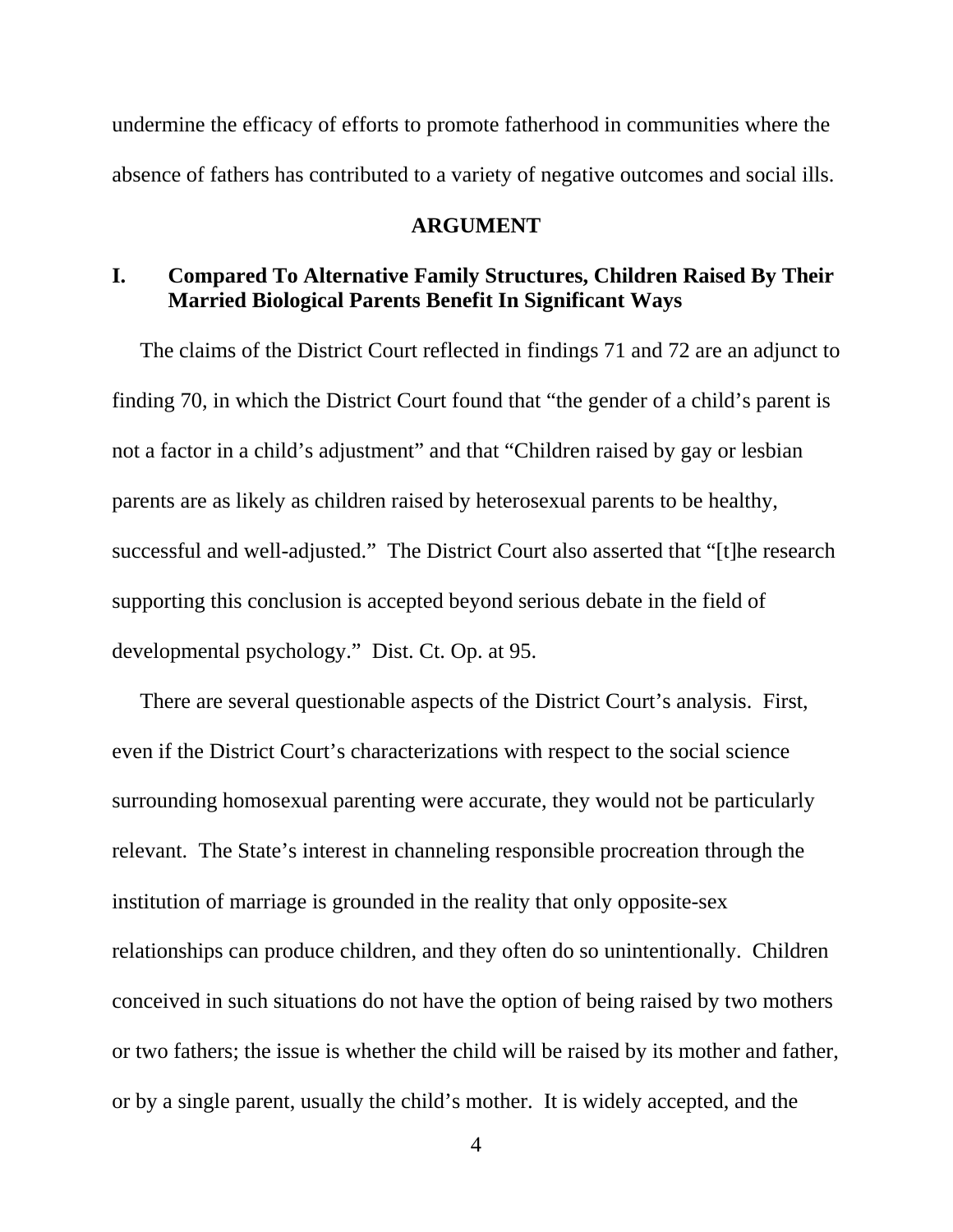District Court's opinion agrees, that a child reared by two parents is as a general rule better off than a child reared only by one. Accordingly, the District Court's abandonment of the notion that the State has an interest in having children reared by their own married biological mother and father cannot be justified by the District Court's belief that some gay couples are also successful parents.

 Second, the District Court's support for its findings is scant, consisting primarily of the adoption of sweeping characterizations offered by Plaintiffs' expert, psychologist Dr. Michael Lamb, concerning the social science data relating to parenting models and family structure. These characterizations fly in the face of common sense as well as an accumulated body of social science literature, including studies with large sample sizes and rigorous controls. These studies involve analysis of the comparative outcomes for children raised by their married biological parents vis-a-vis children raised in a variety of other family structures, including by single parents, biological and step-parent combinations, and adoptive parents. The studies strongly suggest, *contra* the District Court, that the ideal family structure for a child is a family headed by two opposite-sex biological parents in a low-conflict marriage.<sup>1</sup> The life outcomes measured by these studies,

<sup>&</sup>lt;sup>1</sup> See, e.g., DIX124, Sara McLanahan and Gary Sandefur, Growing Up With a Single Parent: What Hurts, What Helps 1-78, 134-55 (1994); PX1305, Shelly Lundberg & Robert A. Pollack, The American Family and Family Economics, February 2007 at 5, 19; Christopher Carpenter, *Revisiting the Income Penalty for Behaviorally Gay Men: Evidence from NHANESII* (2007) ; DIX89, Pierre van den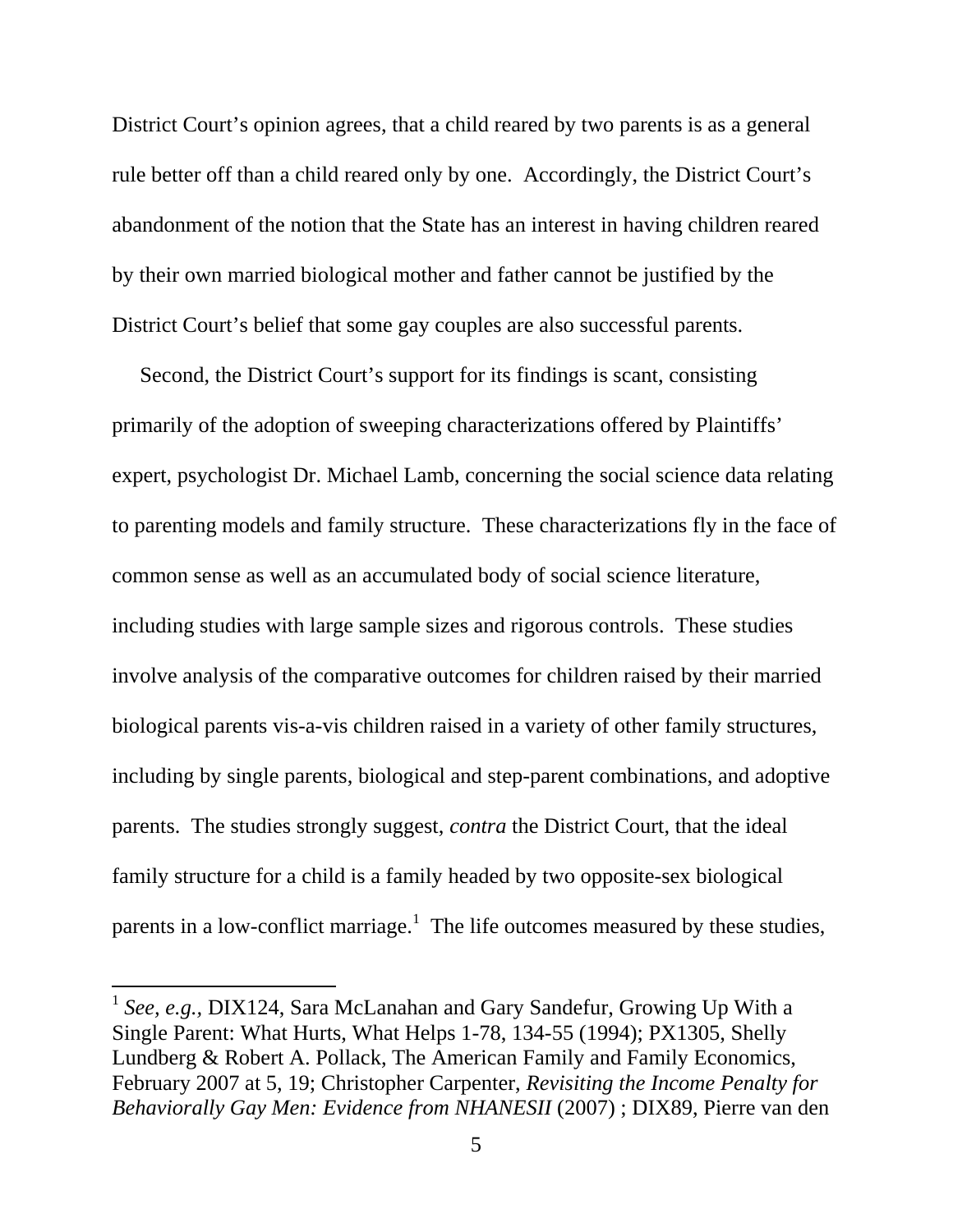a number of which involve broad national data sets, encompass a variety of

behavioral, cognitive, psychological and financial results, further highlighting the

depth of the scientific support for giving preference to married biological parenting

in relation to other possible parenting models and family structures.<sup>2</sup>

Third, the District Court's findings overstate the limited significance of the

comparatively inferior studies that purport to show equivalence between same-sex

<u> 1989 - Johann Stoff, amerikansk politiker (d. 1989)</u>

parenting and married biological parenting. These studies suffer from a host of

Berghe, Human Family Systems 33-60 (1979); DIX2, Paul R. Amato, *The Impact of Family Formation Change on the Cognitive, Social and Emotional Well-being of the Next Generation*, 15 Future Child. 75, 89 (2005); DIX21, Wendy D. Manning and Kathleen A. Lamb, *Adolescent Well-Being in Cohabiting, Married, and Single-Parent Families*, 65 J. Marriage and Fam. 876, 890 (2003); PX1100, Femmie Juffer & Marinus H. van Ijzendoorn, *Adoptees Do Not Lack Self-Esteem: A Meta-Analysis of Studies on Self-Esteem of Transracial, International, and Domestic Adoptees*, 133 Psychological Bulletin 1067-68 (2007) ("Many studies and several meta-analyses have shown that adopted children lag behind in physical growth, school performance, and language abilities; show more attachment and behavior problems; and are substantially overrepresented in mental health referrals and services for learning programs.). Even studies relied on by the plaintiffs confirmed this point. PX2299, Michael J. Rosenfeld, *Nontraditional Families and Childhood Progress through School*, 47 Demography 755 (2010) (noting that "[s]tudies of family structure and children's outcomes nearly universally find at least a modest advantage for children raised by their married biological parents"). <sup>2</sup> Married biological parenting has been shown to increase the probability of positive outcomes and decrease the risk of negative outcomes across a wide range of developmental categories and life outcomes. *See, e.g.,* DIX107, Lorraine Blackman *et al.*, *The Consequences of Marriage for African-Americans: A Comprehensive Literature Review* 24, Inst. for Amer. Values (2005) (delinquency, self-esteem and school performance); DIX38, W. Bradford Wilcox *et al.*, Inst. for American Values, *Why Marriage Matters: 26 Conclusions from the Social Sciences* 32-33 (2d ed. 2005) (school performance, delinquency, smoking, and risk of suicide); DIX103, Paul R. Amato, *Parental Absence During Childhood and Depression In Later Life*, 32 Soc. Q. 543, 547 (1991) (risk of adult depression).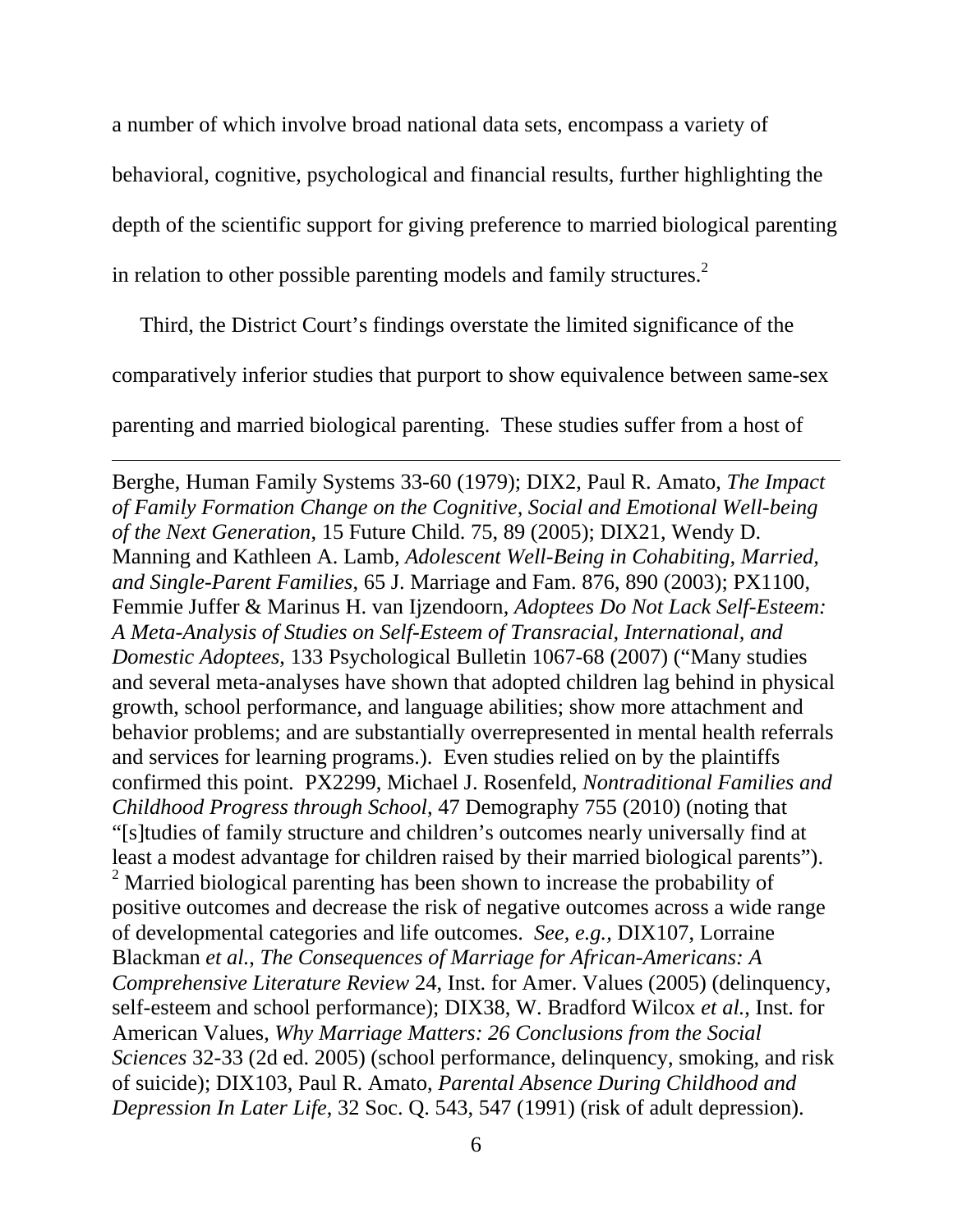flaws, including insufficient sample sizes<sup>3</sup>, self-selecting participants<sup>4</sup>, premature conclusions based upon one-time self-reported snapshots rather than sustained temporal monitoring<sup>5</sup>, failure to control for pertinent variables<sup>6</sup>, a paucity of studies looking at gay fathers<sup>7</sup>, and politicized methodology that casts doubt on the validity of the conclusions presented by those who authored or managed the studies.<sup>8</sup> See generally DIX131, Affidavit of Professor Steven Lowell Nock, *Halpern v. Attorney General of Canada*, Case No. 684/00 (Ontario Sup. Ct. Justice 2001) (detailing flaws in same-sex parenting scholarship and studies) (hereinafter

<sup>3</sup> Norval D. Glenn, *The Struggle for Same Sex Marriage*, 41 Soc'y 25, 26-27 (2004); Walter R. Schumm, *What Was Really Learned from Tasker & Golombok's (1995) Study of Lesbian & Single Parent Mothers?*, 94 Psychol. Rep. 422, 423 (2004) (urging policymakers to exercise "extreme caution" in interpreting research on gays and family life (or research focused on any similarly small subset of a broader population)).

<sup>4</sup> DIX734, Robert Lerner & Althea K. Nagai, *No basis: What the Studies Don't Tell Us About Same-Sex Parenting*, Washington DC: Marriage Law Project (2001) at 6, ("We conclude that the methods used in these studies are so flawed that these studies prove nothing.").

<sup>5</sup> *Id.*

<sup>6</sup> *Id.* at 29-34.

<sup>7</sup> PX 1093 at 225. Fiona Tasker, *Lesbian Mothers, Gay Gathers and Their Children; A Review*, 26 Development and Behavioral Pediatrics 224, 225 (2005) (PX 1093) (admitting that "[s]ystematic research has so far not considered developmental outcomes for children brought up from birth by single gay men or gay male couples (planned gay father families), possibly because of the difficulty of locating an adequate sample.").

<sup>8</sup> DIX131, Nock Affidavit at 39-40; DIX734, Lerner & Nagai at 61-62, 67.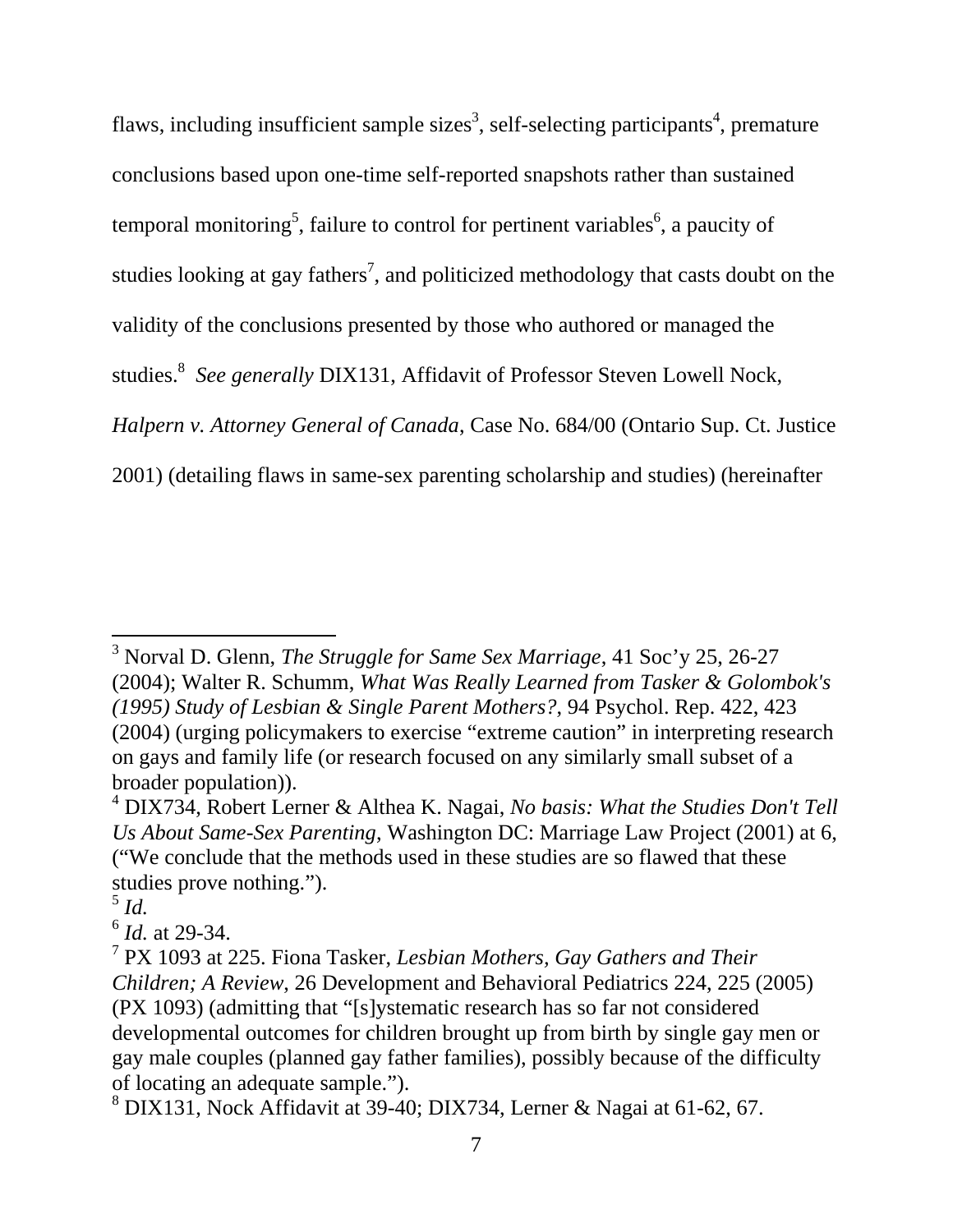"Nock Affidavit"). $9$  Indeed, among the most glaring deficiencies of the gay parenting data is that not a single study upon which Dr. Lamb or the District Court relied utilized a control group of married biological parents and their children. *See* Trial Tr. 1161-84 (testimony of Dr. Lamb).<sup>10</sup> These critical shortcomings are one reason why other courts have quite properly refused to allow the questionable "social science" reflected in these studies to drive public policy and constitutional interpretation. *See, e.g., Lofton v. Secretary of the Dep't of Children and Family Servs.*, 358 F.3d 804, 825 (11th Cir. 2004) (criticizing homosexual parenting studies due to "significant flaws in the studies' methodologies and conclusions, such as the use of small, self-selected samples; reliance on self-report instruments; politically driven hypotheses; and the use of unrepresentative study populations consisting of disproportionately affluent, educated parents.").

 $9$  Amicus urges this Court to review the Nock Affidavit in its entirety, as it provides the most thorough and comprehensive assessment of the shortcomings of the handful of studies repeatedly relied upon by Appellees and the District Court. <sup>10</sup> Dr. Lamb's knowledge was incomplete. The one study that did include such a control group used non-representative sampling, recruiting both its lesbian families and its heterosexual control group through a lesbian-mother support group, ads in gay-themed publications, and the researchers' friends and colleagues. David K. Flaks et al., *Lesbians Choosing Motherhood: A Comparative Study of Lesbian and Heterosexual Parents and Their Children*, 31 Dev. Psych 105 (1995), at 107. The resulting sample "was predominantly White, highly educated, and economically privileged." *Id.* at 113. The sample was also tiny, consisting of a mere 15 lesbian families and 15 heterosexual families, and the sample did not include any children raised by gay male parents. *Id.* at 107. The sample was also limited to young children between the ages of 3 and 9, and thus sheds no light whatsoever on the comparative effect of different family structures on adolescents and young adults.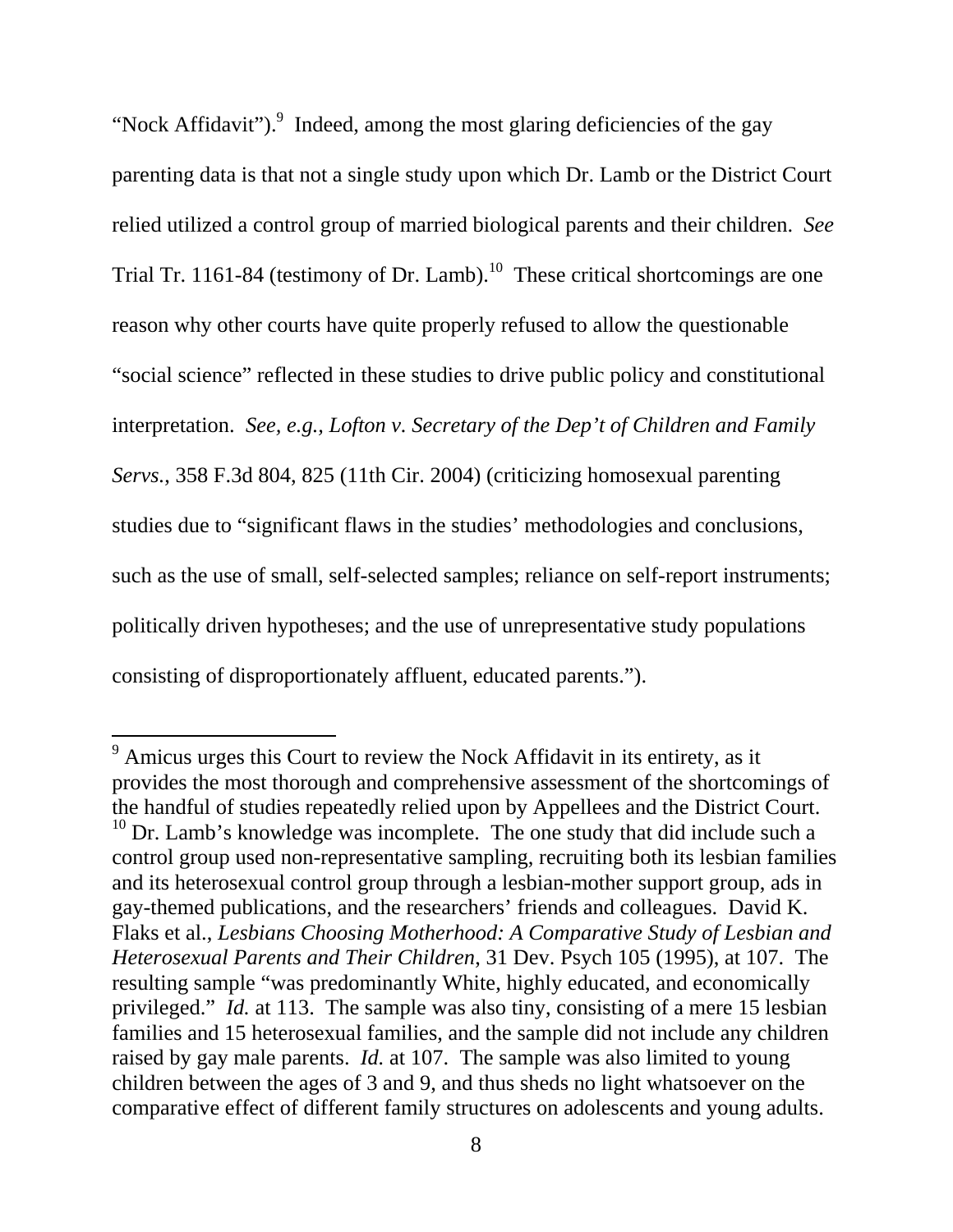Fourth, the District Court glossed over one of the clearest conclusions to be drawn from the pertinent social science literature, and in so doing failed to recognize the implications of this conclusion for the debate relating to the value of married biological parenting. Across a wide range of studies spanning several decades, researchers have consistently found that the family structure presenting some of the greatest risks for children is that of a biological mother coupled with a stepfather. Researchers Martin Daly and Margo Wilson summarized the consensus by observing that "Living with a stepparent has turned out to be the most powerful predictor of severe child abuse yet." Daly and Wilson, 1996, *Evolutionary Psychology and Marital Conflict: The Relevance of Stepchildren*, in Sex, Power, Conflict: Evolutionary and Feminist Perspectives 9-28 (Oxford University Press). "Studies have found that young children in stepfamilies are more than 50 times more likely to be murdered by a stepparent (usually a stepfather) than by a biological parent. One study found that a preschooler living with a stepfather was 40 times more likely to be sexually abused than one living with both of his or her biological parents." DIX38, W. Bradford Wilcox *et al.*, Inst. for American Values, *Why Marriage Matters: 26 Conclusions from the Social Sciences* 32 (2d ed. 2005) (hereinafter "Wilcox, *Marriage Matters*"). Similarly, a study that utilized a random sample of 930 adult women in San Francisco "revealed that 17% or one out of every six women who had a stepfather as a principal figure in her childhood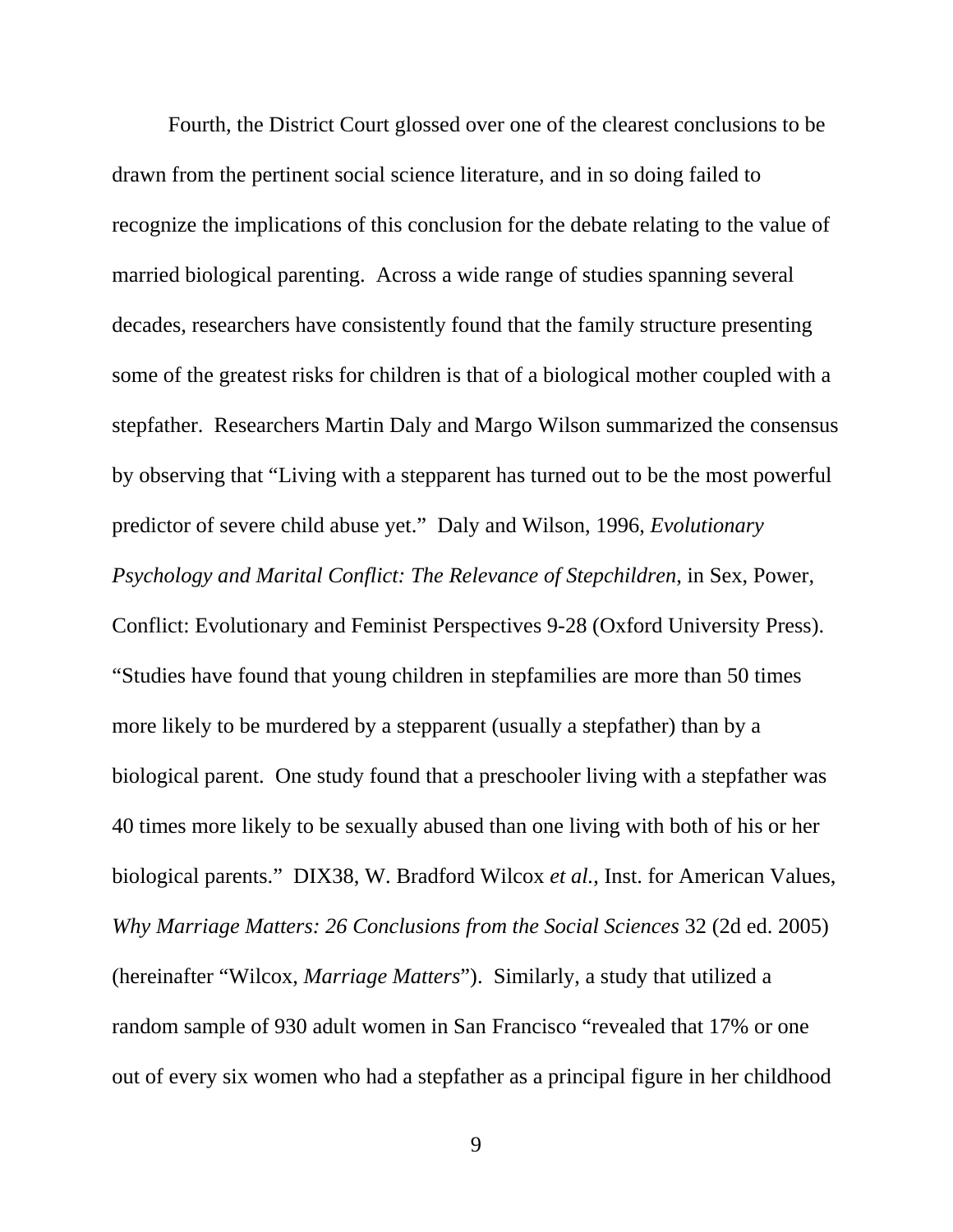years was sexually abused by him. The comparable figures for biological fathers were 2% or one out of approximately 40 women." DIX133, Diana E. H. Russell, *The Prevalence & Seriousness of Incestuous Abuse: Stepfathers vs. Biological Fathers*, 8 Child Abuse & Neglect 15 (1984).

Similar phenomena exist with respect to the risk of other negative outcomes for children, including incarceration and teenage pregnancy. For instance, a recent longitudinal study addressing juvenile incarceration emphasized that "The adolescents who faced the highest incarceration risks, however, were those in stepparent families, including father-stepmother families . . . This study showed . . . that although children in father-absent households should be an important policy focus, marriage is not necessarily the answer to prevent incarceration unless it is between the two parents of the child; otherwise, children in single-parent households fare relatively better than those in stepparent households." Cynthia C. Harper & Sara S. McLanahan, *Father Absence & Youth Incarceration*, 14 J. Res. Adolescence 369 (2004) at 369, 392. With respect to teenage pregnancy, "girls in stepfamilies are slightly *more* likely to have a teenage pregnancy compared to girls in single-parent families, and much more likely to have a teenage pregnancy than girls in intact, married families." DIX38, Marriage Matters at 14.

 In all households headed by two homosexual partners, the presence of children reflects either adoption by one or both partners, or a biological parent sharing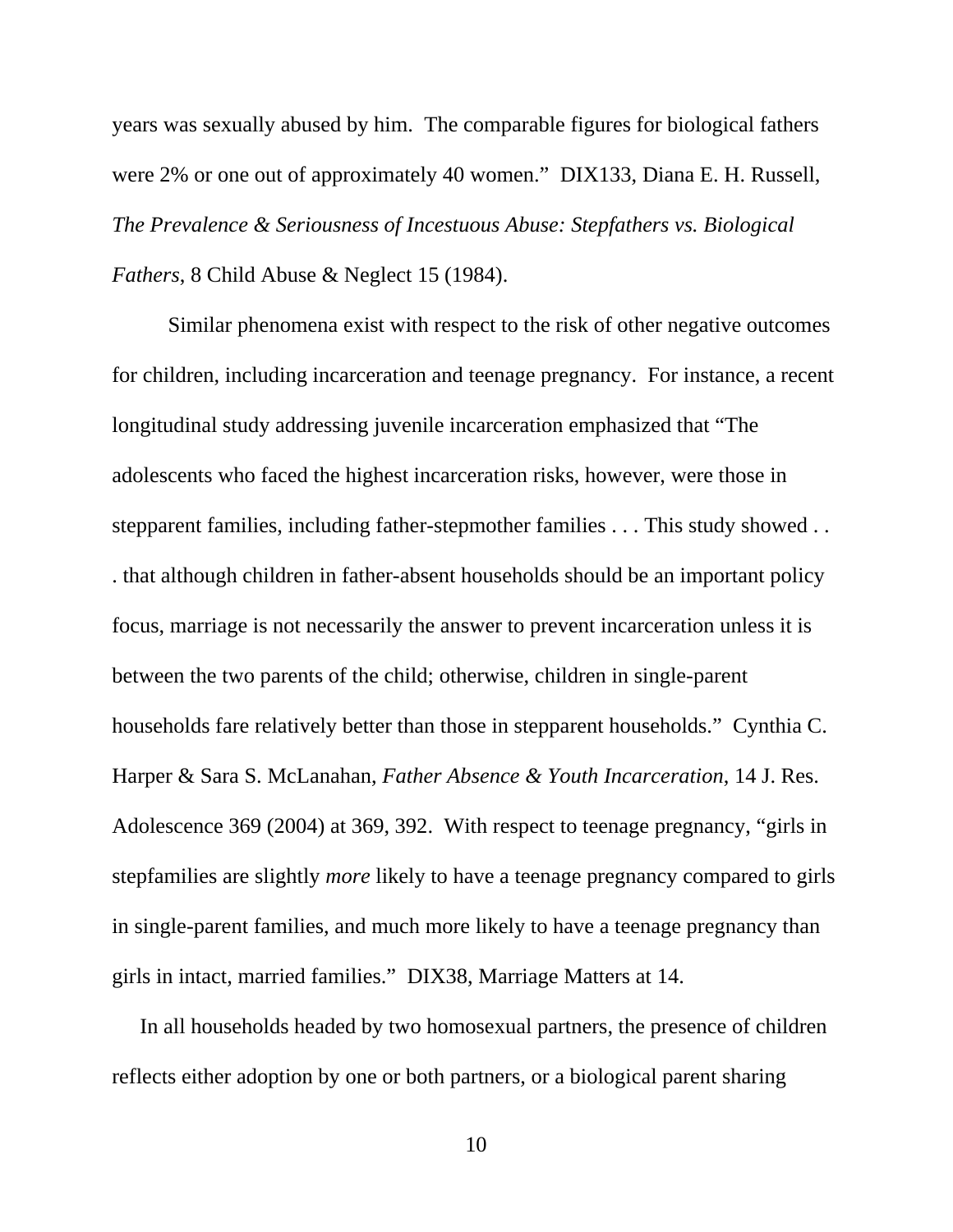custody with a stepparent. See Margaret Somerville, *Children's Human Rights and Unlinking Child-Parent Biological Bonds With Adoption, Same-Sex Marriage and New Reproductive Technologies*, 13 J. Fam. Stud. 179, 181 (2007) (observing that establishing same-sex families "unavoidably takes away [a child's] right to know and be reared within his own biological family."). As described above, and despite the District Court's claim to the contrary, a substantial body of social science research strongly suggests that neither of these family structures is equivalent to married biological parenting in terms of producing positive outcomes and avoiding negative outcomes for children. The disparity, of course, is less stark when comparing adoptive married heterosexual parents to married biological parents. This is not surprising, because adoptive parents, particularly those involved in private adoptions, are usually subject to heavy screening, and often incur significant financial costs as part of the adoption process. Such parents are disproportionately likely to be drawn from a wealthy and well-educated demographic pool, and the evidence suggests that these educational and financial advantages may partially offset the negative pressure exerted on family structure by the absence of any biological tie between adoptive parents and their children. Sara McLanahan and Gary Sandefur, *Growing Up With A Single Parent* (Cambridge, Harvard University Press, 1994); Duncan and Brooks-Gunn, *Consequences of Growing Up Poor* (New York: Russell Sage Foundation).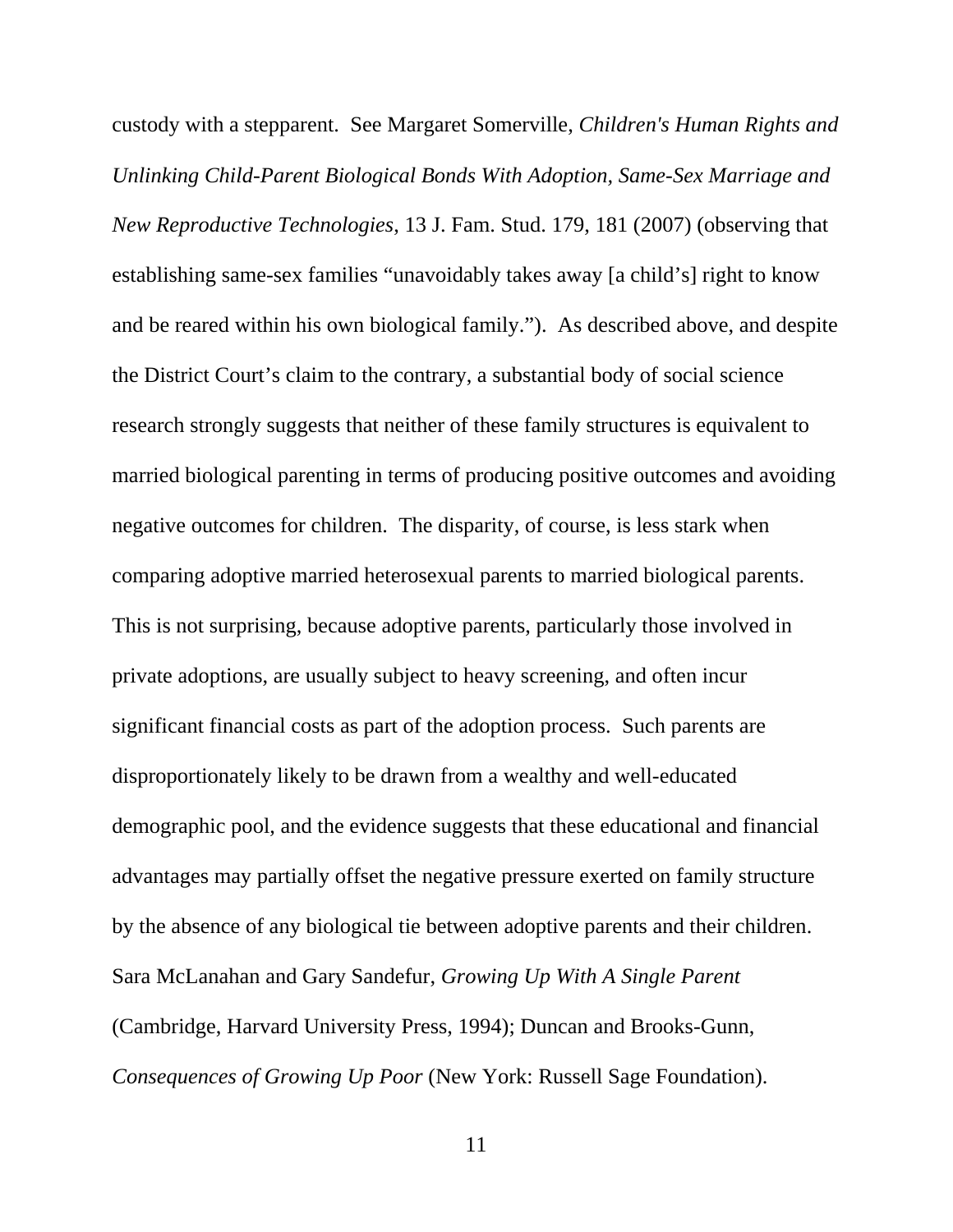By contrast, there is no reason to believe that stepparent families, whether gay or heterosexual, will enjoy these same advantages. To the contrary, the comparative deficiencies and increased risks that appear to inhere in many stepparent families are well-documented. To the extent these negative outcomes derive in part from the relational asymmetry that exists when one parent has biological ties to a child, and the second parent lacks such ties, the risk of these negative outcomes can be expected to be equally present in gay stepparent families. Moreover, to the extent these negative outcomes are also a consequence in whole or in part of unique risks presented by men who lack a biological tie to their children, then gay male parenting may actually embody a family structure that presents a uniquely increased probability of the negative outcomes that social science has demonstrated are correlated with the presence of a stepfather in the home. In either event, the comparative problems associated with stepparent families, particularly families involving a stepfather, undermine the District Court's assertion that there is no empirical basis for the State to distinguish between married biological parenting and any of the various alternative family structures in which children may potentially be raised.

 Indeed, some of the studies that purportedly showed that the children of samesex parents did not suffer worse outcomes actually found that the children *did* suffer worse outcomes, and either ignored those differences or dismissed them as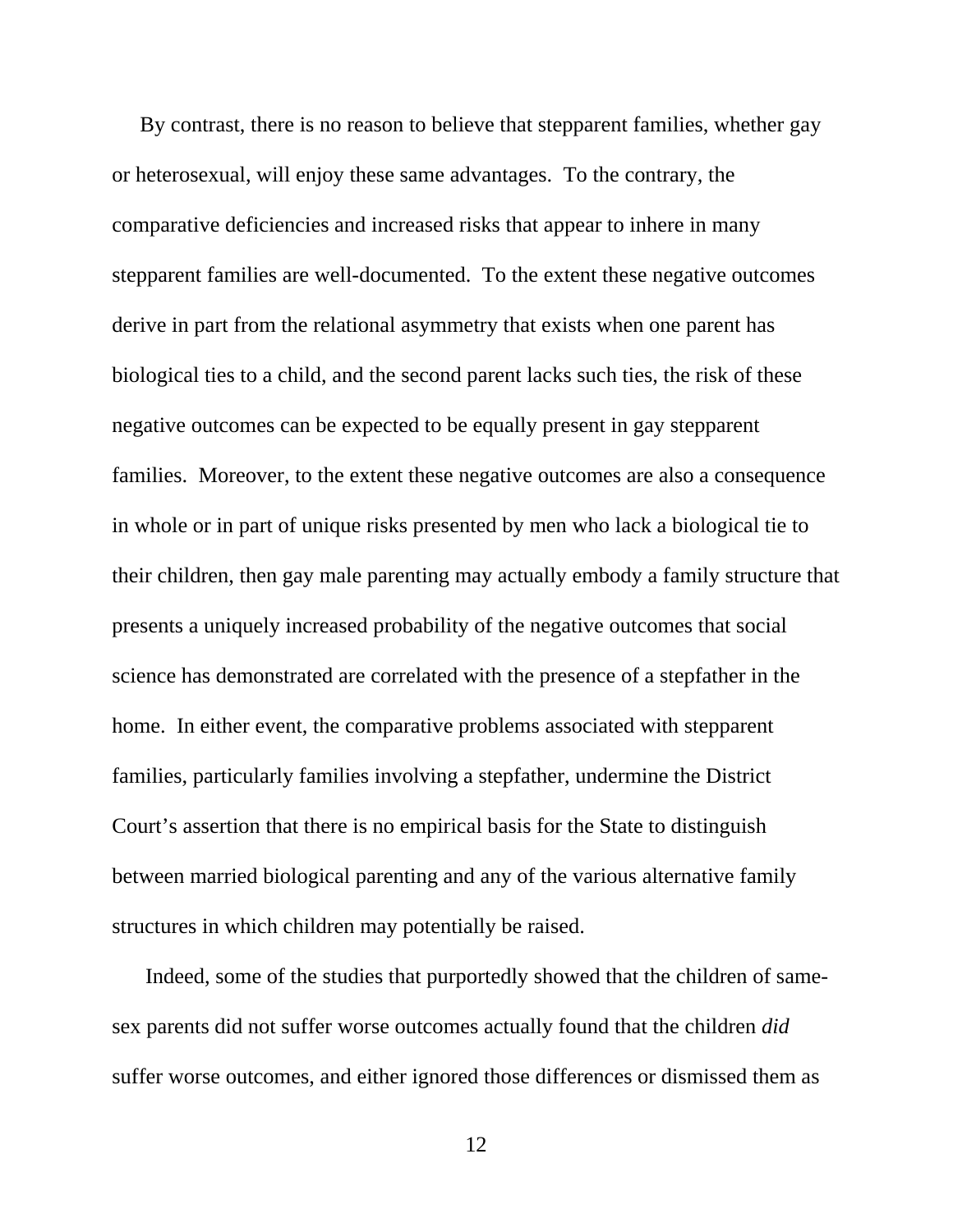statistically insignificant. *See, e.g.,* Wainwright, J., *Delinquency, Victimization, and Substance Use Among Adolescents with Fame Same Sex Parents,* 20 Journal of Family Psychology 526, 528 (table 1) (2006) (PX 778) (showing that the children of same-sex parents involved in the study became intoxicated and participated in binge drinking more frequently than the children of opposite-sex parents, and were more likely to (a) use marijuana; (b) engage in the risky use of drugs and alcohol; (c) have sexual relations under the influence of drugs and alcohol; and (d) engage in delinquent behavior, than children of opposite-sex parents); Susan Golombok, et. al, *Children Raised in Fatherless Families from Infancy: Family Relationships and the Socioemotional Development of Children of Lesbian and Single Heterosexual Mothers,* 38 Journal of Child Psychological Psychiatry 783, 788 (1997) (finding that, "[c]hildren in father-absent families perceived themselves to be less cognitively competent … and less physically competent … than children in father-present families"); Fiona Tasker & Susan Golombok, *Growing up in a lesbian family; effects on child development* 133 (Gulliford Press 1997) (PX 1396) (finding that the women with lesbian mothers were more likely to engage in premarital promiscuous sex). These differences in outcomes were dismissed as statistically insignificant because of the miniscule sample sizes of the studies – these small samples merely underscore, however, the limitations of the same-sex parenting literature.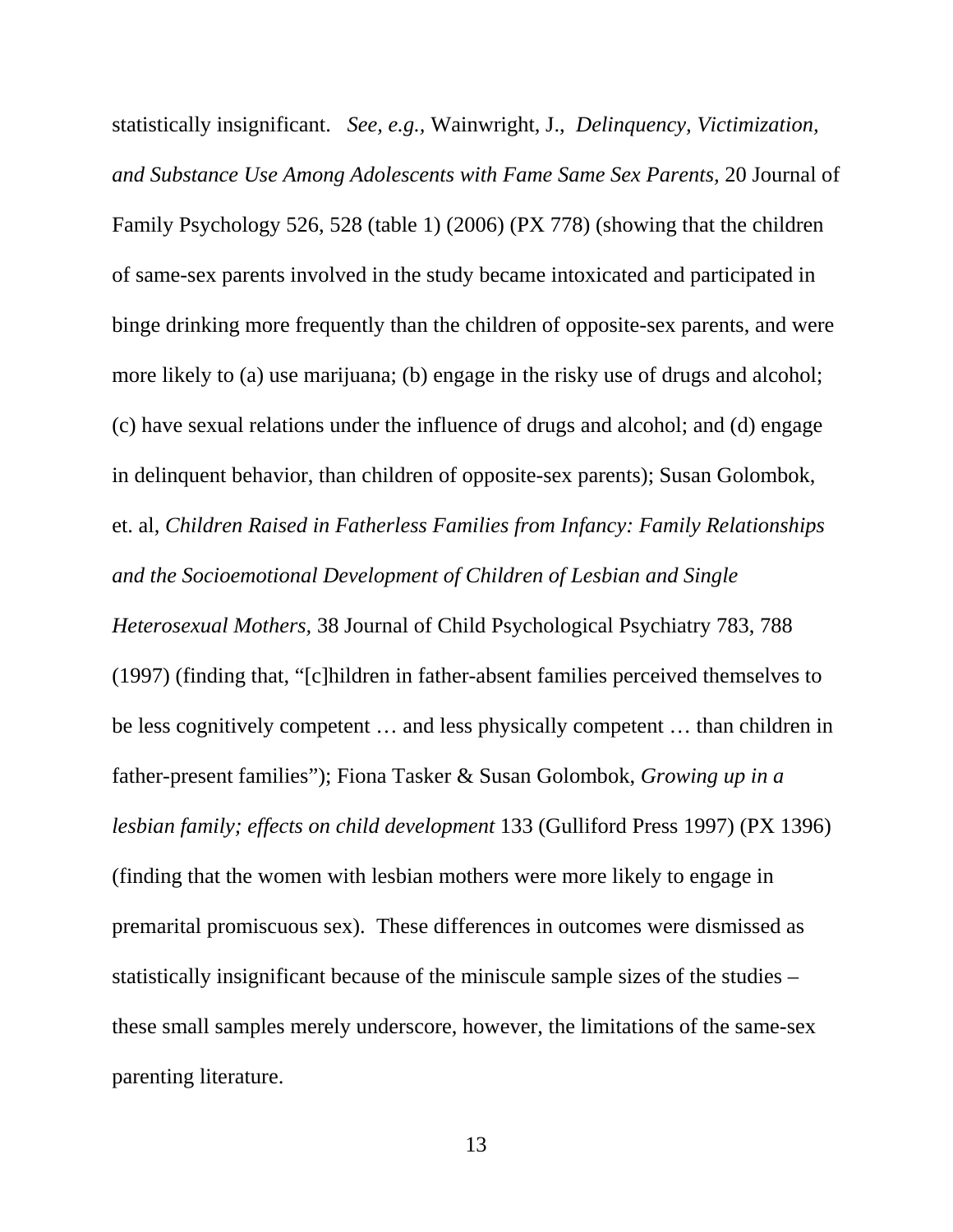Of course, it is always important to remember that the evaluation of social science data involves averages, probabilities, and aggregate outcomes. At the individual level, it is undoubtedly true there are some single parent, adoptive, and stepparent families, both gay and heterosexual, in which the parent or parents have created a child-rearing environment that results in outcomes equal to or better than the average outcomes for children raised by married biological parents.

But as the District Court itself emphasized throughout its opinion, the labels and classifications that the law applies to various social arrangements can communicate powerful implicit and explicit normative judgments concerning those ideal social arrangements that are to be actively pursued and embraced, and those that instead simply reflect societal accommodation of the available alternatives in instances where the recognized ideal cannot be achieved. As the District Court also noted, the normative judgments communicated by political and legal institutions can have significant impact on mores and behavior outside of those institutions, because such judgments can create powerful cultural incentives for pursuing (or avoiding) participation in particular social arrangements. *See*, *e.g.*, Dist. Ct. Factual Findings 52-54.

Unfortunately, as discussed at length above, the District Court's recognition of its power to send a message was coupled with an exercise of that power in a manner likely to result in significant social harm. Specifically, findings 70-72 of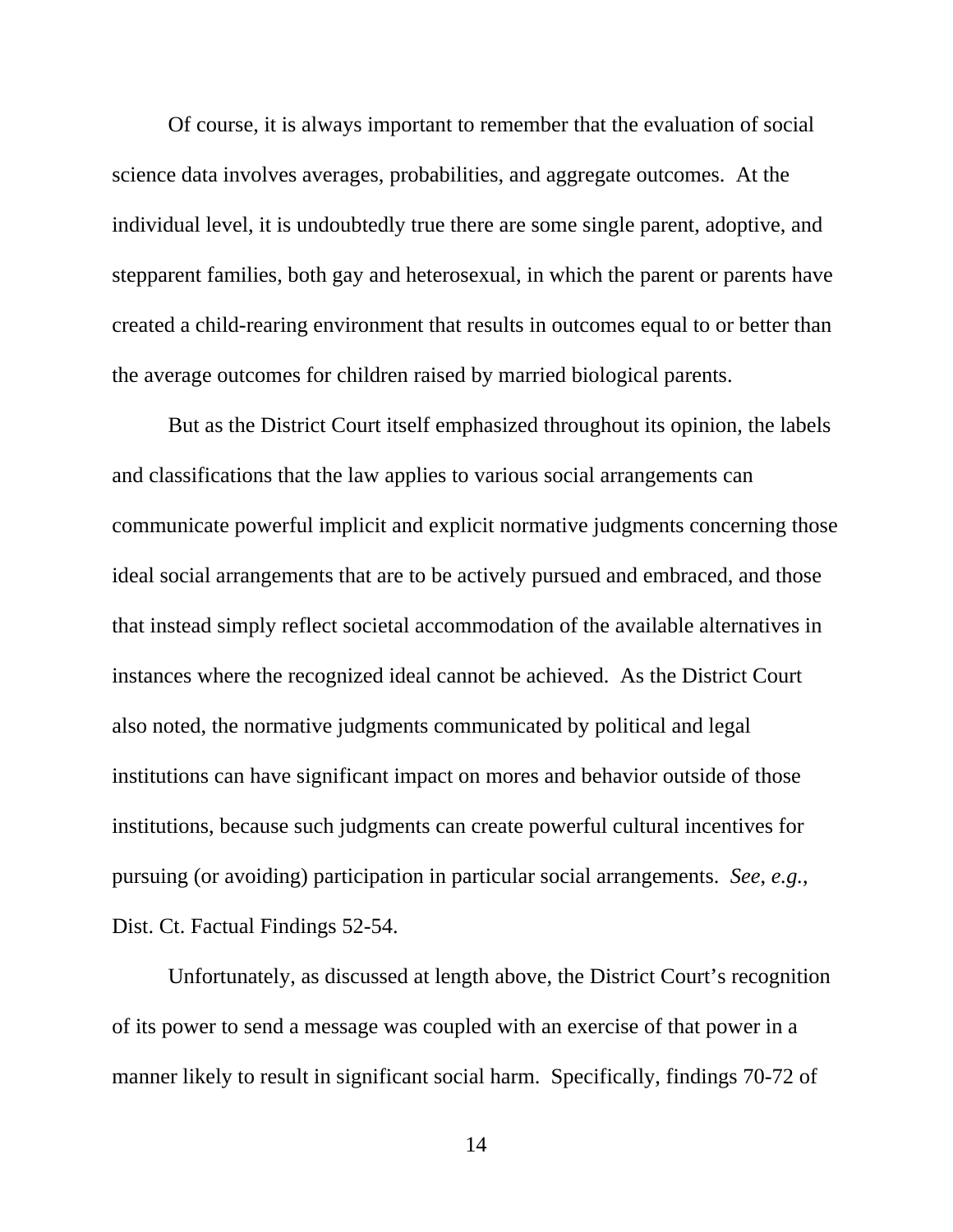the District Court, taken together, convey an unmistakable normative judgment that the federal courts believe there is no legitimate empirical or societal basis to prefer married biological parenting over any of the possible alternatives, including the demonstrably risky alternative of stepparent families comprised of a biological mother and a stepfather. The implication is that it is repugnant to the United States Constitution for any public institution to act with the actual or perceived intent of steering societal choice towards married biological parenting and away from any one of the sundry two-parent alternatives.

The exact nature and magnitude of the harm should this message come to be broadly embraced by the federal courts is impossible to predict. Likewise, the relevance of social science data to the resolution of the legal disputes at the heart of this case is an issue of law for this Court to decide. But to the extent this Court believes that social science should inform its analysis of the issues presented in this case, this Court should recognize that the State has a legitimate interest in promoting the family structure that has proven most likely to foster an optimal environment for the rearing of children. In light of the comparatively increased risk of juvenile incarceration, teenage pregnancy, physical abuse, and sexual abuse presented by stepparent families in relation to married biological parenting, the State also has a compelling interest in maintaining a recognized distinction between married biological parenting and the alternative of stepparent families,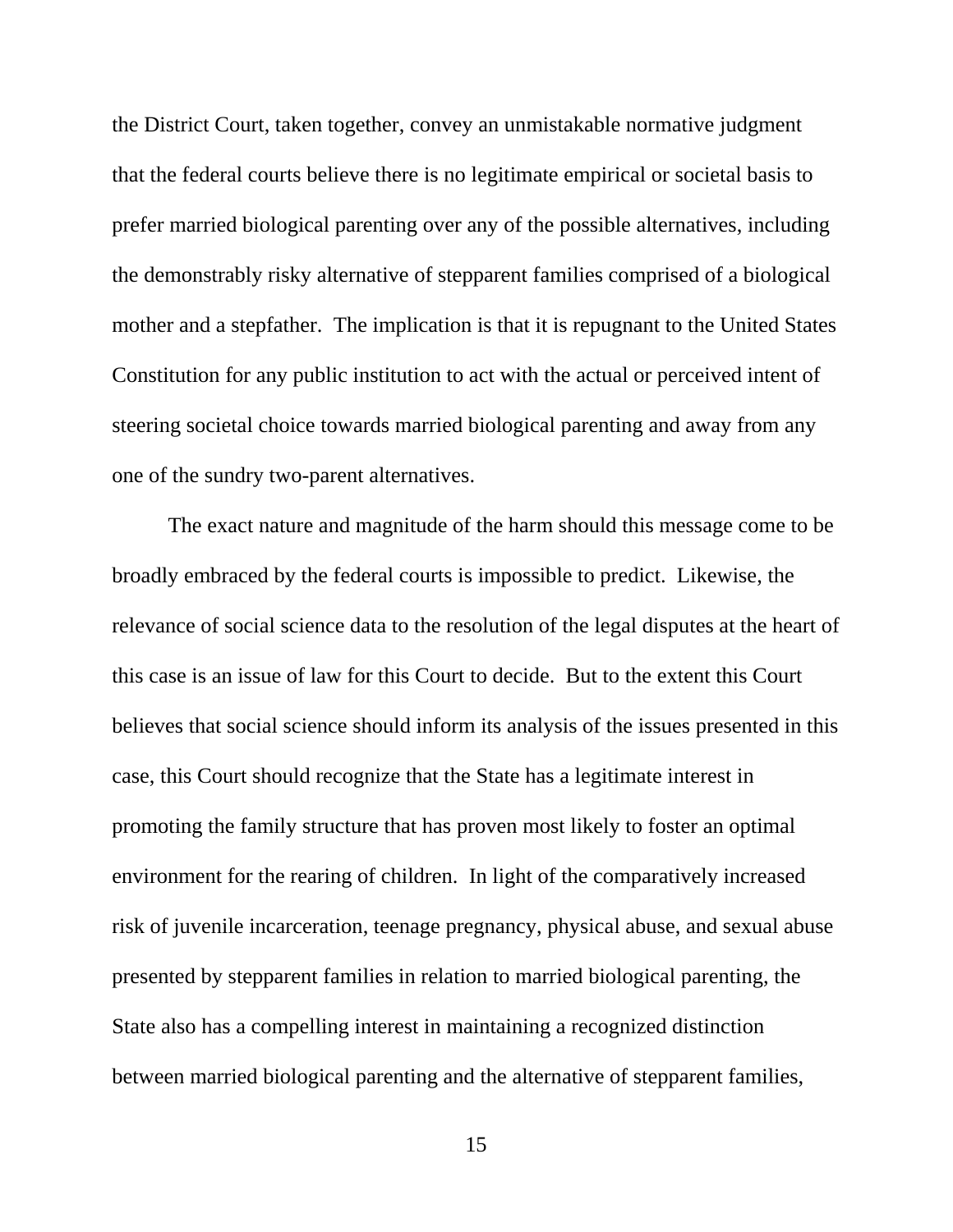and the District Court's flawed findings are not an adequate basis for ignoring or discounting that interest.

## **II. Children Benefit From Having A Father And A Mother**

 The fact that it is even necessary for the preceding heading to appear in connection with an appeal of the District Court's decision is a sign that something went seriously awry in the District Court's analysis. But the District Court's message in findings 71 and 72 is unmistakable: Children do not benefit from having a mother and a father, and indeed they receive no particular benefit from having any connection to or relationship with their biological parents. In the District Court's view, the only thing that matters is the presence of two reliable caregivers as opposed to merely one.

 The District Court's view is contradicted by the social science data discussed in Section I above, which strongly suggests that, on average, children derive a host of unique benefits from being raised by their married biological parents. The District Court's view is also contradicted by common sense. Plaintiffs' own expert Dr. Lamb, whose testimony is the sole record support cited by the District Court for findings 71 and 72, acknowledged at trial a wide variety of differences between men and women. Trial Tr. at 1057-58 (acknowledging gender differences relating to factors such as (a) propensity for aggression and violence; (b) health challenges and health outcomes; (c) life expectancy; (d) distribution of cognitive abilities; and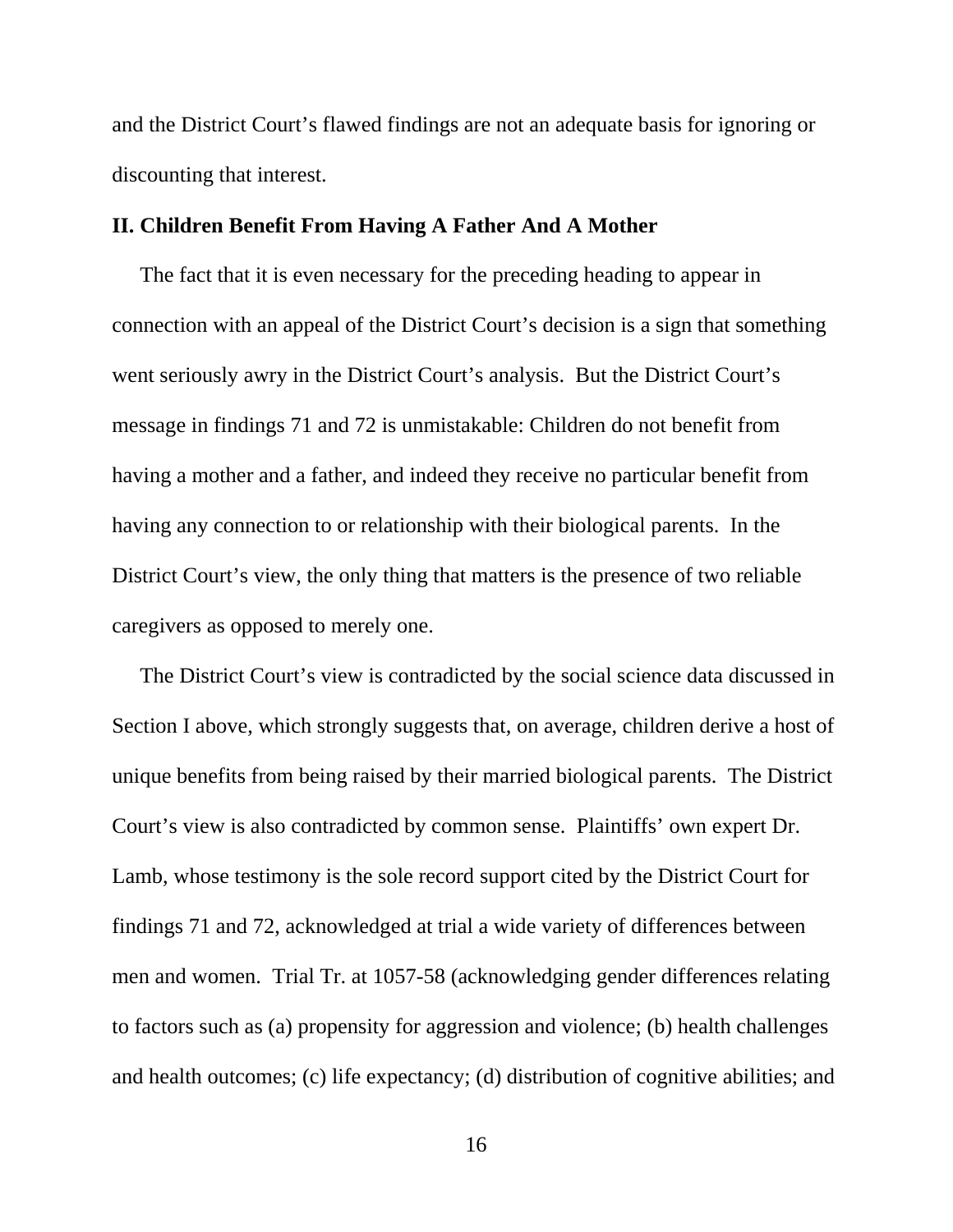(e) earning capacity); Trial Tr. at 1064 (admitting prior statement that in regards to parenting men and women are not "completely interchangeable with respect to skills and abilities"); Trial Tr. 1065 (admitting that gender "is one of those variables that can have ripple effects in a variety of different ways on the way in which people behave, and can in a variety of ways affect the way they behave with their children"). Dr. Lamb also acknowledged the existence of significant support for the widely-held understanding that fathers and mothers often make unique contributions to the rearing of their children, and that these unique contributions in turn can have a significant positive impact across a range of developmental categories. *See, e.g.,* Trial Tr. at 1068 (acknowledging prior authorship of statement that "[t]he data suggests that the differences between maternal and paternal behavior are more strongly related to either the parents' biological gender or sex roles, than to either their degree of involvement in infant care or their attitudes regarding the desirability of paternal involvement in infant care"); Trial Tr. at 1082 (admitting that mothers and fathers are different in a number of respects, that those differences may be the result of their different genders, and that being raised by people with such differences is beneficial for children).

 Dr. Lamb's acknowledgments mirror a broader body of social science data that highlights the unique contributions made by mothers and fathers, and the distinct ways in which separate maternal and paternal contributions promote positive child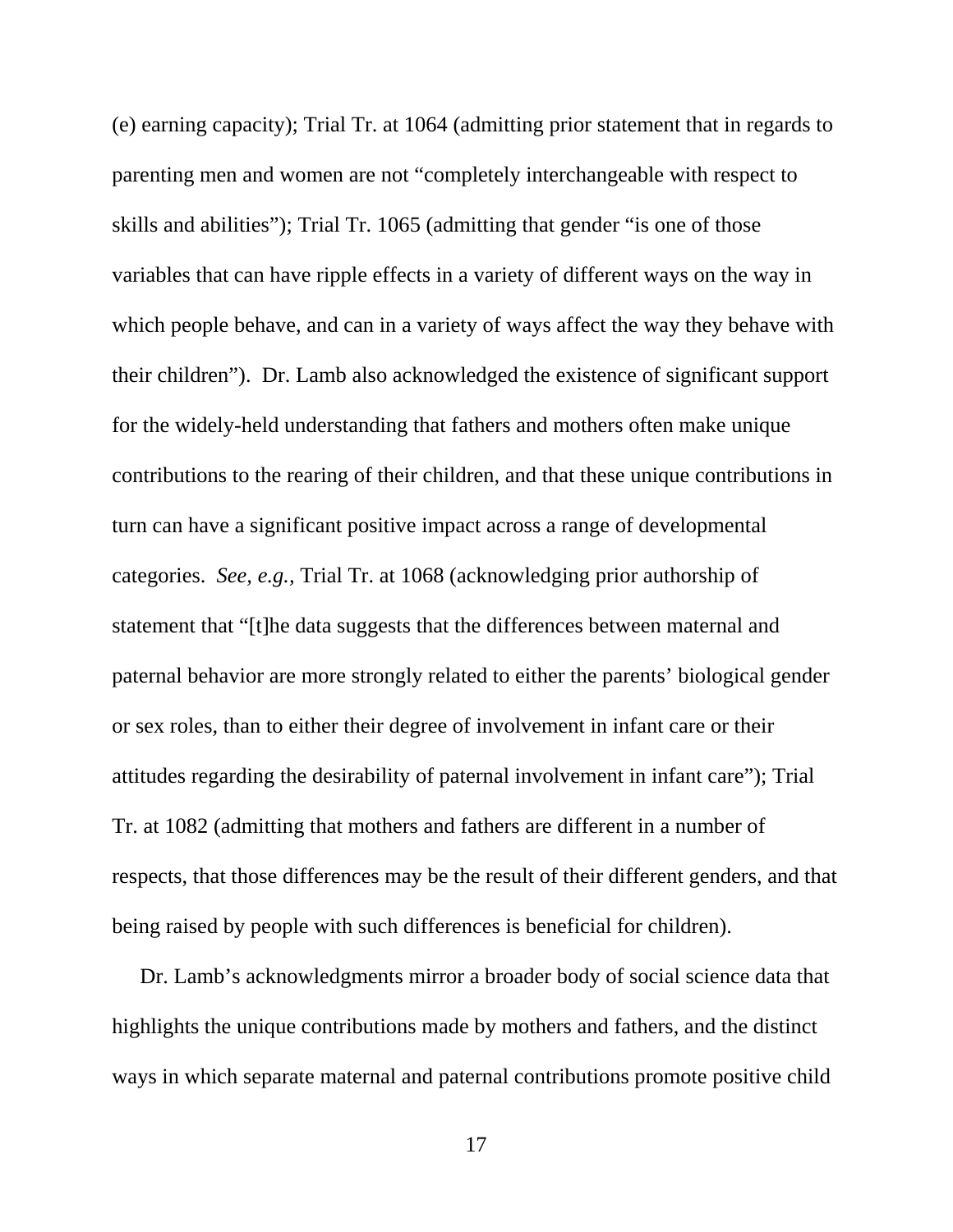development outcomes. Distinctive maternal contributions are numerous and significant. The natural biological responsiveness of a mother to her infant fosters critical aspects of neural development and capabilities for interactivity in the infant brain.<sup>11</sup> Mothers are also able to extract the maximum return on the temporal investments of both parents in a two-parent home, because mothers provide critical direction for fathers on routine caretaking activities, particularly those involving infants and toddlers. *See* Sandra L. Hofferth et al., *The Demography of Fathers: What Fathers Do*, in Handbook of Father Involvement: Multidisciplinary Perspectives 81 (Catherine Tamis-Lamonda and Natasha Cabrera eds., 2002); Scott Coltrane, *Family Man* 54 (New York: Oxford, 1996). This direction is needed in part because fathers do not share equally in the biological and hormonal interconnectedness that develops between a mother and a child during pregnancy, delivery and lactation.

In comparison to fathers, mothers generally maintain more frequent and open communication and enjoy greater emotional closeness with their children, in turn fostering a sense of security in children with respect to the support offered by

<sup>11</sup> *See* C.A. Nelson and M. Bosquet, *Neurobiology of fetal and infant development: Implications for infant mental health*, in Handbook of Infant Mental Health 37-59*,*  2d ed., ed. C.H. Zeanah Jr. (New York: Guilford Press, 2000); M. DeWolff and M. van Izjendoorn, *Sensitivity and attachment: A meta-analysis on parental antecedents of infant attachment*, 68 Child Development 571-91 (1997); M. Main and J. Solomon, *Discovery of an Insecure-disorganized Disoriented Attachment Pattern*, in Affective Development in Infancy 95-124 (T.B. Brazelton and M.W. Yogman eds., 1986).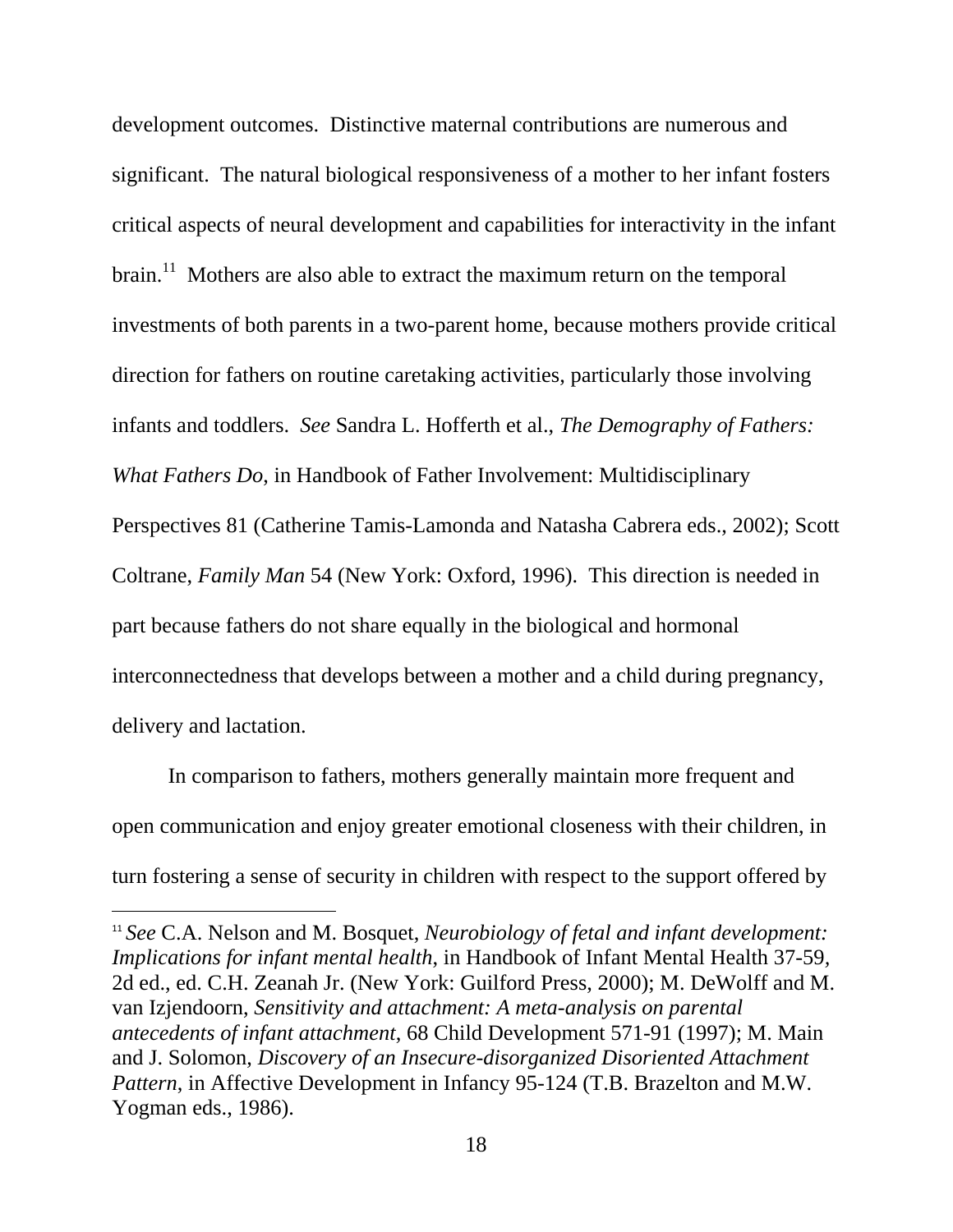the family structure. Ross D. Parke, *Fatherhood* 7 (Developing Child Series, Jerome Bruner *et al.* ed., Harvard University Press) (1996) (hereinafter "Parke, *Fatherhood*"). Mothers' typical mode of parent-child play is predictable, interactive, and geared toward joint problem-solving, which helps children to feel comfortable in the world they inhabit. Eleanor Macoby, *The Two Sexes* 266-67 (Cambridge, MA: Harvard University Press 1998) (hereinafter "Macoby, *The Two Sexes*"); Parke, *Fatherhood* 5; Kyle D. Pruett and Marsha Kline Pruett, *Partnership Parenting: How Men and Women Parent Differently – Why It Helps Your Kids and Can Strengthen Your Marriage* 18-19 (D.A. Capo Press 2009). Mothers also impose more limits and discipline more frequently, albeit with greater flexibility when compared to fathers. Macoby, *The Two Sexes* 273.

Mothers uniquely play a greater role in cultivating the language and communication skills of their children. Parke, *Fatherhood* 6. Mothers help children to understand their own feelings and respond to the feelings of others, in part by encouraging open discussion of feelings and emotions within the family unit. *See* Suzanne A. Denham *et al.*, *Prediction of Externalizing Behavior Problems From Early to Middle Childhood: The Role of Parental Socialization and Emotion Expression*, in Development and Psychopathology 23-45 (Cambridge University Press 2000); Macoby, *Two Sexes* 272. Active maternal influence and input is vital to the breadth and depth of children's social ties, and mothers play a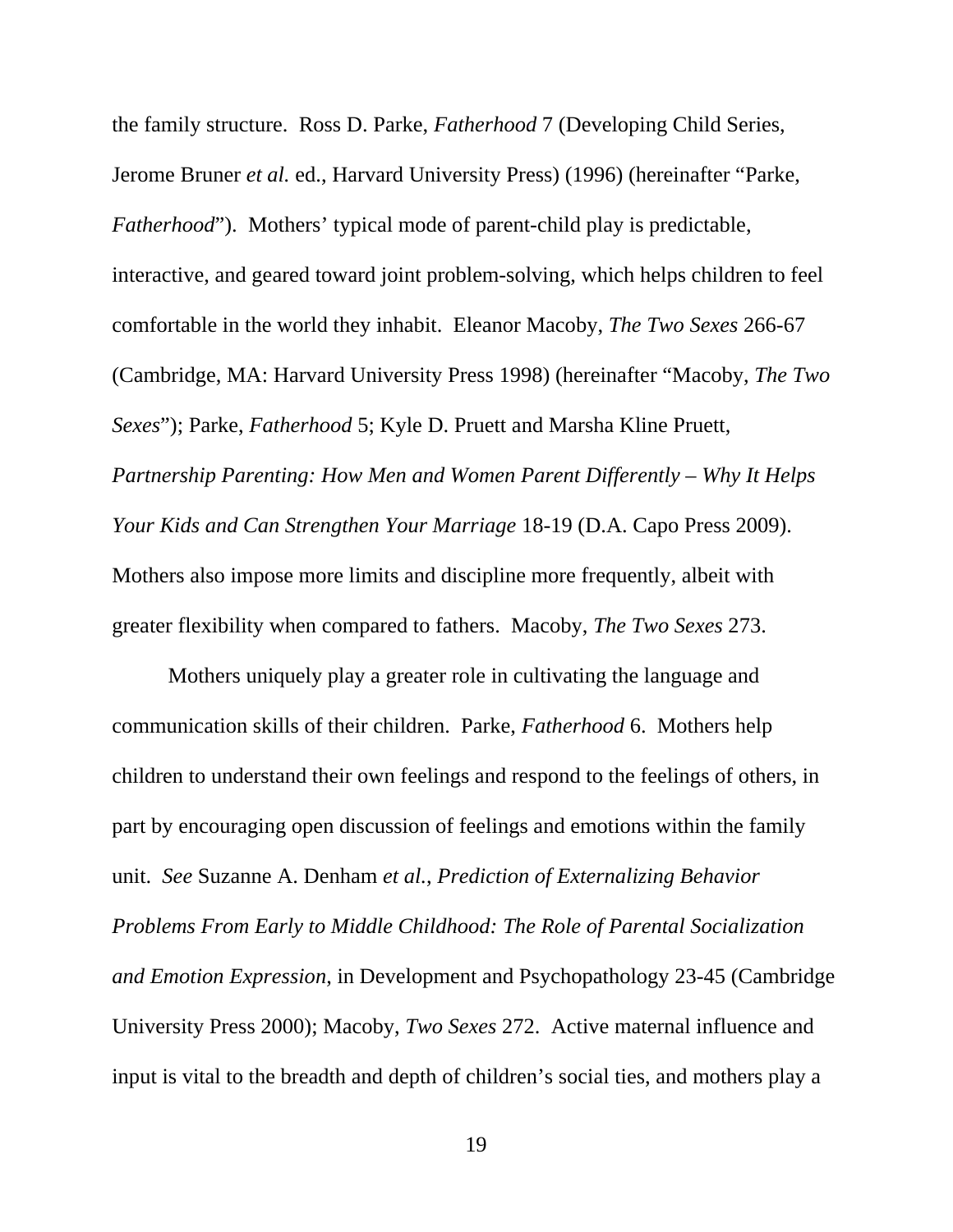central role in connecting children to friends and extended family. Paul Amato, *More Than Money? Men's Contributions to Their Children's Lives?*, in Men in Families, When Do They Get Involved? What Difference Does It Make? 267 (Alan Booth and Ann C. Crouter, eds. 1998).

 Fathers also make distinctive contributions to the upbringing of their children, and positive paternal contributions play a key role in avoiding a variety of negative outcomes that arise with greater frequency in homes where a father is not present. In two-parent households, despite the demographic changes in workforce participation in recent decades, fathers provide the larger share of household income. *See* Bureau of Labor Statistics, *Women in the Labor Force: A Databook*  (Washington, DC: U.S. Dept. of Labor, 2008), at Table 24. The comparatively higher contribution that fathers make to household income may in part be due to the documented greater earning power of men in the workplace, and there is no dispute that an increase in household financial resources correlates with an increase in positive outcomes for children in areas such as education, physical health, and the avoidance of juvenile delinquency. Sara McLanahan and Gary Sandefur, *Growing Up With A Single Parent* (Cambridge, Harvard University Press, 1994); Greg Duncan and Jeanne Brooks-Gunn, *Consequences of Growing Up Poor* (New York: Russell Sage Foundation 1999).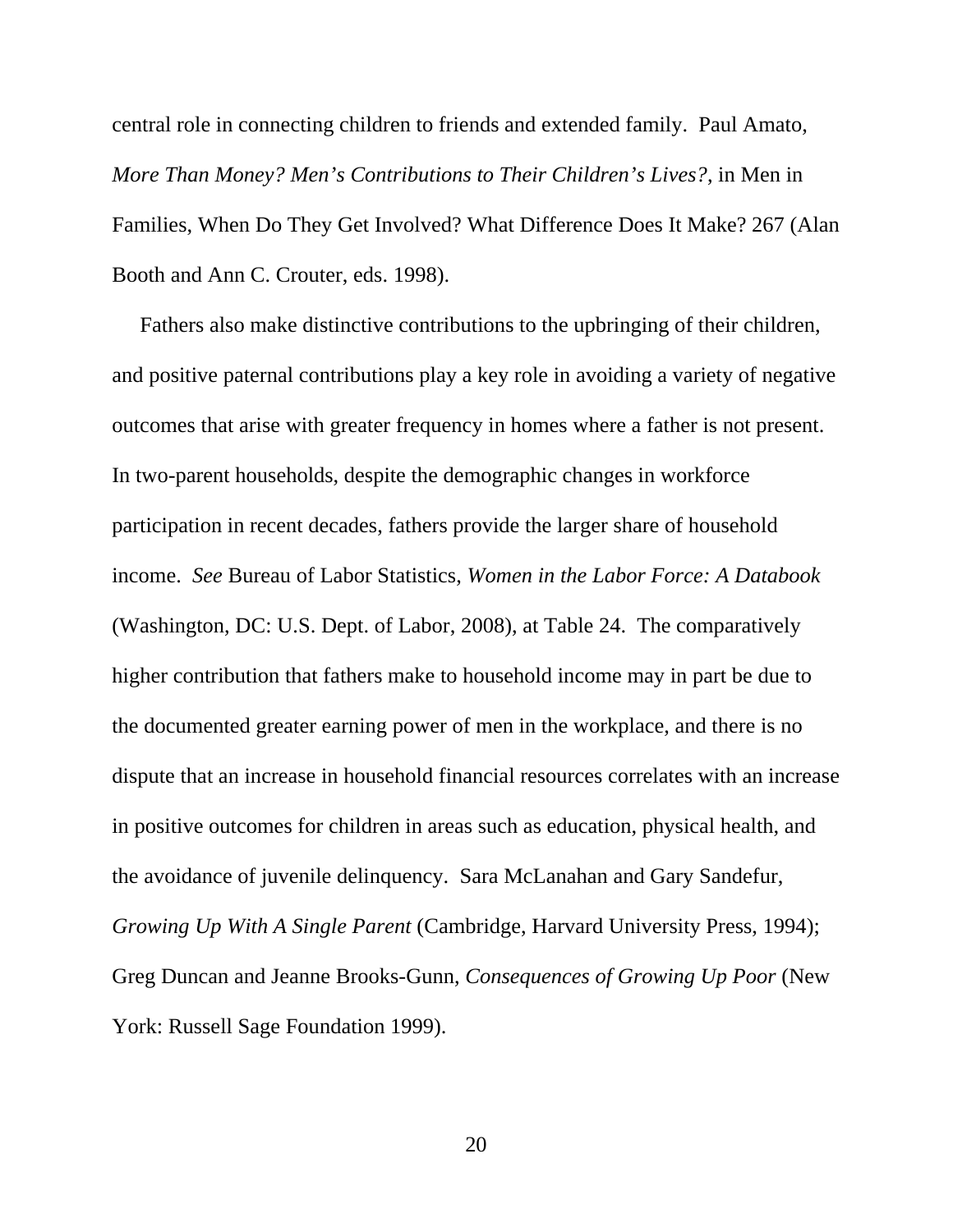Fathers engage proactively in spontaneous play with their children, and "children who roughhouse with their fathers . . . quickly learn that biting, kicking, and other forms of physical violence are not acceptable." David Popenoe, *Life Without Father* 144 (The Free Press, Simon & Schuster, 1996); *see also* Linda Carroll, "*Dads Empower Kids to Take Chances*", MSNBC, June 18, 2010 (available at *http://www.msnbc.msn.com/id/37741738*). A recent study conducted by developmental psychologist Daniel Paquette found that fathers are also more likely to supervise children at play while refraining from intervention in the child's activities, a pattern that stimulates "exploration, controlled risk-taking, and competition." Daniel Paquette and Mark Bigras, *The Risky Situation: A Procedure for Assessing the Father-Child Activation Relationship*, 180 Early Childhood Dev. and Care 33, 33-50 (2010).

Paternal modes of play activity are only one example of the ways in which fathers encourage their children to take risks. Compared to mothers, fathers are more likely to encourage children to try new things and to embrace novel situations and challenges. *See* Parke, *Fatherhood* 6. One study summarized this aspect of paternal input and observed that "Fathers, more than mothers, conveyed the feeling that they can rely on their adolescents, thus fathers might provide a 'facilitating environment' for adolescent attainment of differentiation from the family and consolidation of independence." *See* Shmuel Shulman and Moshe M. Klein, 1993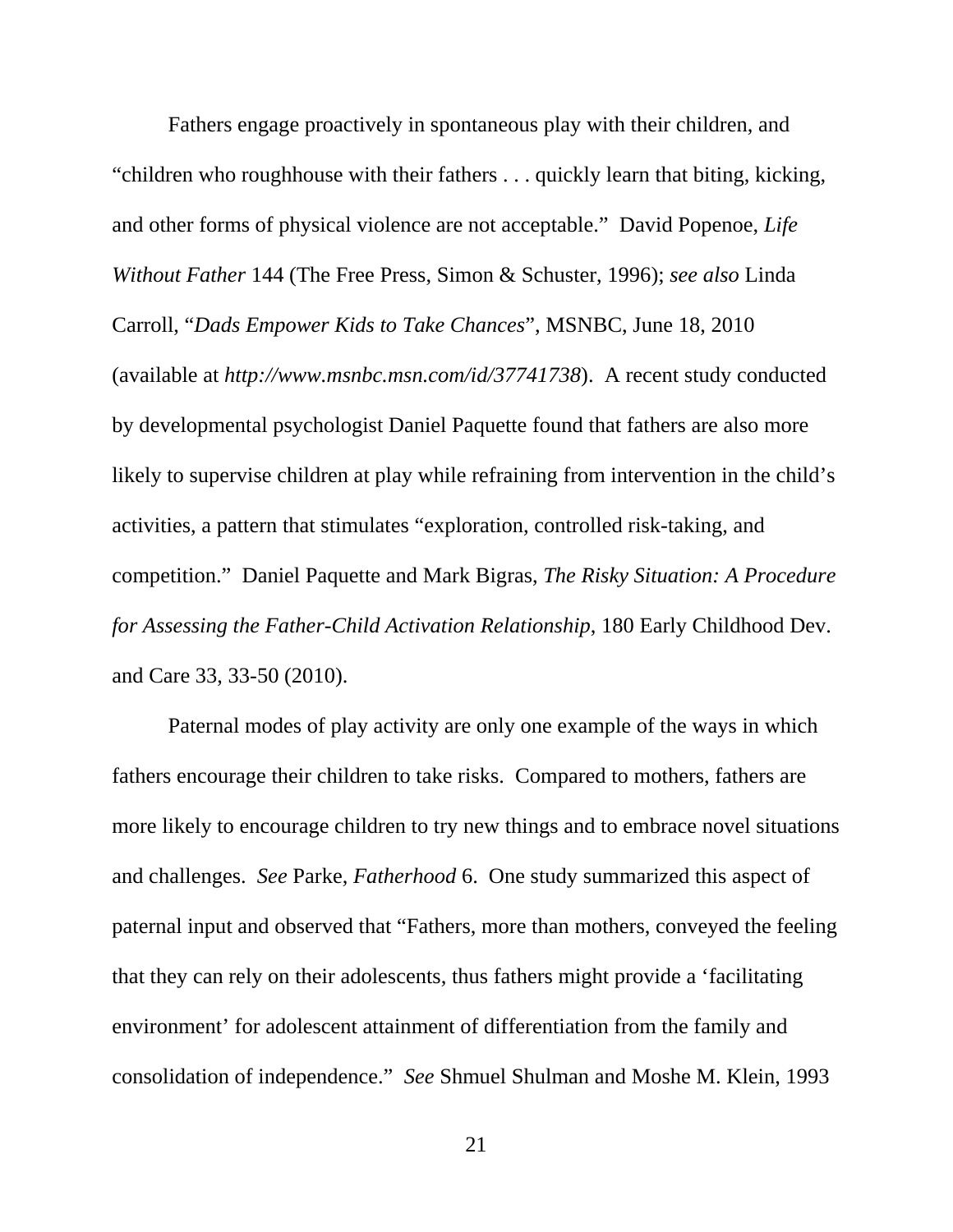*Distinctive Role of the Father in Adolescent Separation - Individuation* 41, 53 (Issue 62) (1993).

Fathers also utilize a different discipline style than mothers, in that they discipline with less frequency, but greater predictability and less flexibility in terms of deviating from pre-determined consequences for particular behavior. *See* Thomas G. Powers et al., *Compliance and Self-Assertion: Young Children's Responses to Mothers Versus Fathers*, 30 Developmental Psychology 980-89 (1994). Children respond differently to paternal discipline, and are comparatively more likely to resist maternal commands and comply with paternal requests. Macoby, *The Two Sexes* 274-75. This may be one reason why a number of studies have found that paternal influence and involvement plays an outsize role in preventing adolescent boys from breaking the law, and lowering the odds that a teenage girl will become pregnant. *See, e.g.,* Paul R. Amato and Fernando Rivera, *Paternal Involvement and Children's Behavior Problems*, 61 Journal of Marriage and Family 375-84 (1999) (finding that paternal involvement is linked to lower levels of delinquency and criminal activity, even after controlling for maternal involvement); Mark D. Regnerus and Laura B. Luchies, *The Parent-Child Relationship and Opportunities for Adolescents' First Sex*, 27 Journal of Family Issues 159-83 (2006) (study of 2000 adolescents finding that father-daughter relationship, rather than mother-daughter relationship, was key predictor of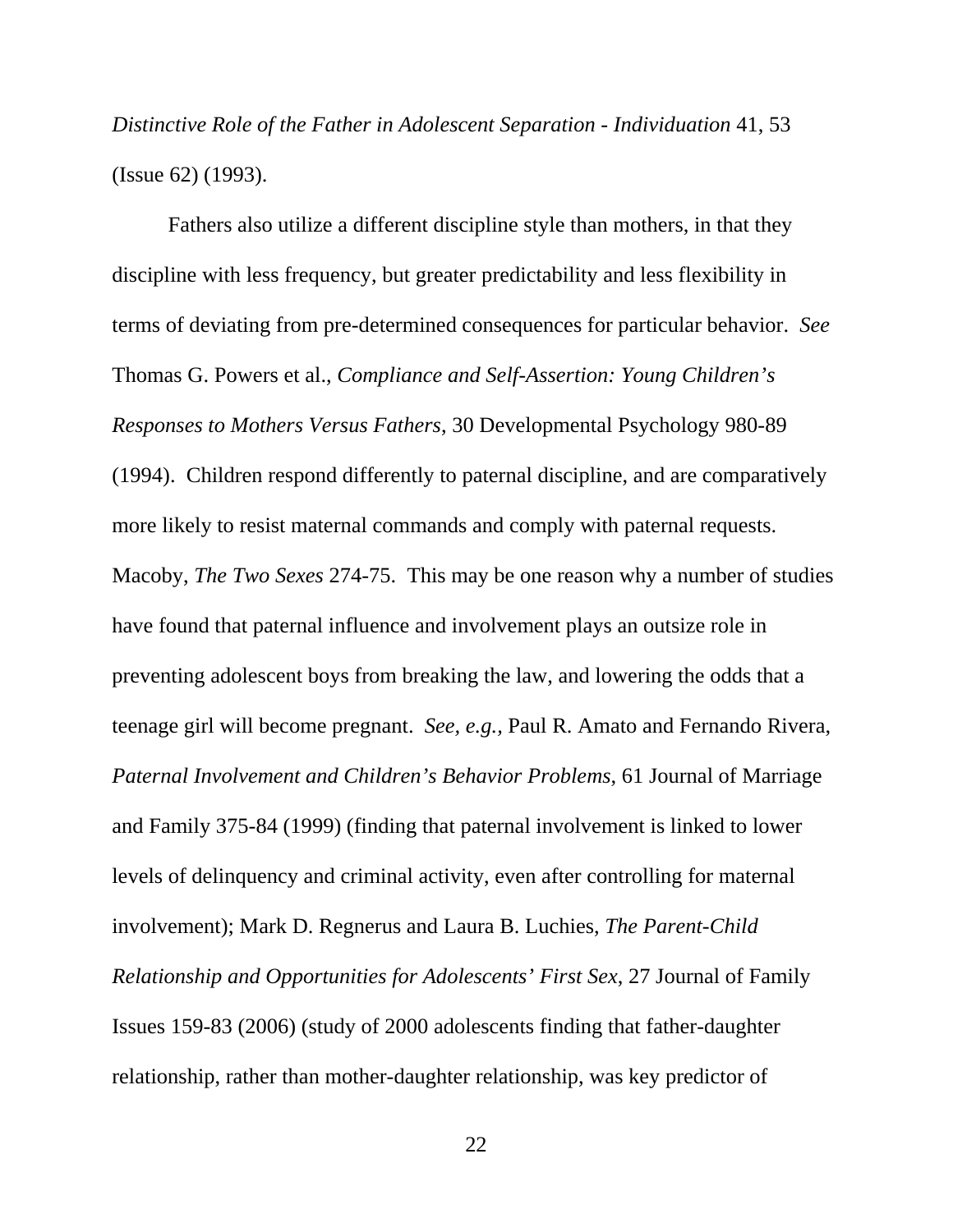whether and when adolescent girls transitioned to sexual activity); *see also* Wilcox, *Marriage Matters* 14, 17-18 (discussing evidence suggesting that female sexual development is slowed by early childhood exposure to pheromones of biological father, and accelerated by regular early childhood exposure to pheromones of adult male who is not child's biological father).<sup>12</sup>

 The distinctive maternal and paternal contributions to the optimal childrearing environment highlight what should be obvious: the District Court lacked a legitimate empirical basis for its claim that there is no difference between a family structure where a mother and father are present, and a family structure where by definition children are deprived of either maternal or paternal influence. Even in the absence of a detailed examination of social science data, common sense would suggest that children, like adults, benefit from balanced exposure to the diverse approaches reflected in the typical maternal and paternal parenting models.

In the educational context, the Supreme Court has recognized the indispensible benefits that are attained by an environment that incorporates significant levels of diversity, and indeed has held that promotion of such diversity

 $12$  It should be noted that any lack of consensus concerning the source of gender differences is of little relevance. The source of the gender-based variances in parenting style observed in the literature and studies discussed above may be biological difference, cultural pressure, an outgrowth of evolutionary adaptation, or some combination thereof. The State may legitimately recognize the existence of gender differences, and account for their existence when fashioning policy, without endorsing every cultural, social or biological input that may have given rise to the differences in the first place.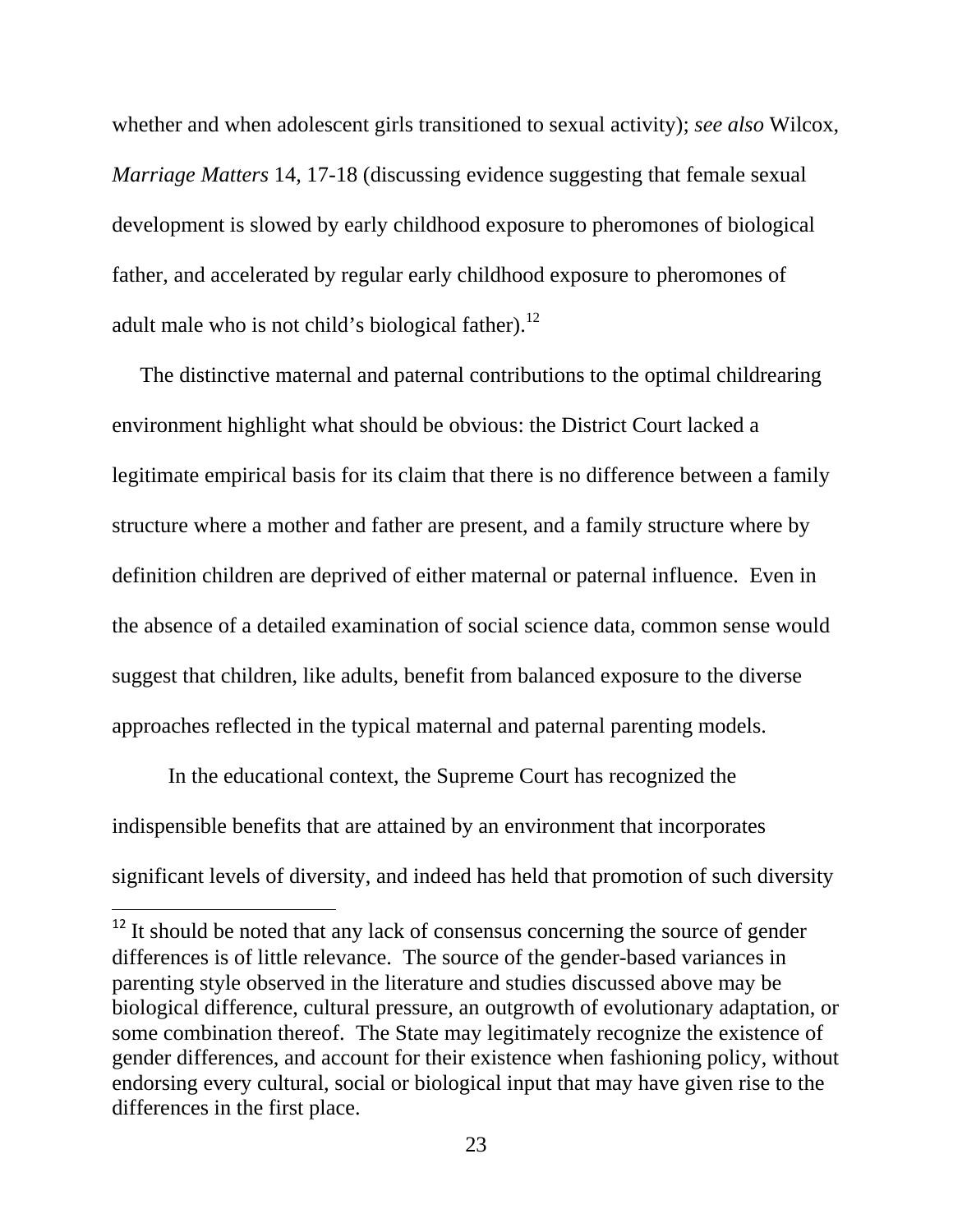is a compelling state interest sufficient to justify differential treatment that might otherwise be thought to run afoul of the Equal Protection Clause. *See Grutter v. Bollinger*, 539 U.S. 306, 329-33 (2003). The home in many ways is the primary educational environment for children, particularly in their most formative preadolescent years. The State plainly has a legitimate interest, even a compelling one, in making special provision for family structures and parenting models that will facilitate the diverse and balanced childrearing environment that on average offers the greatest probability for successful developmental outcomes, and is most likely to avoid the negative outcomes associated with either maternal or paternal deprivation.

 The lack of factual support for the District Court's findings with respect to the supposed irrelevance of married biological parenting is a sufficient basis for disregarding those findings in the course of resolving the legal issues at the heart of the Proposition 8 dispute. But this Court should also recognize that if the federal courts place a judicial stamp of approval on the notion that fatherhood and motherhood have no meaning, the effect of such approval cannot be confined to the judicial system.

Some of the negative impacts will be formal and relatively predictable. Mothers share natural emotional bonds with their children that arise in part as a result of the biological bonds formed in gestation. Fathers lack this gestational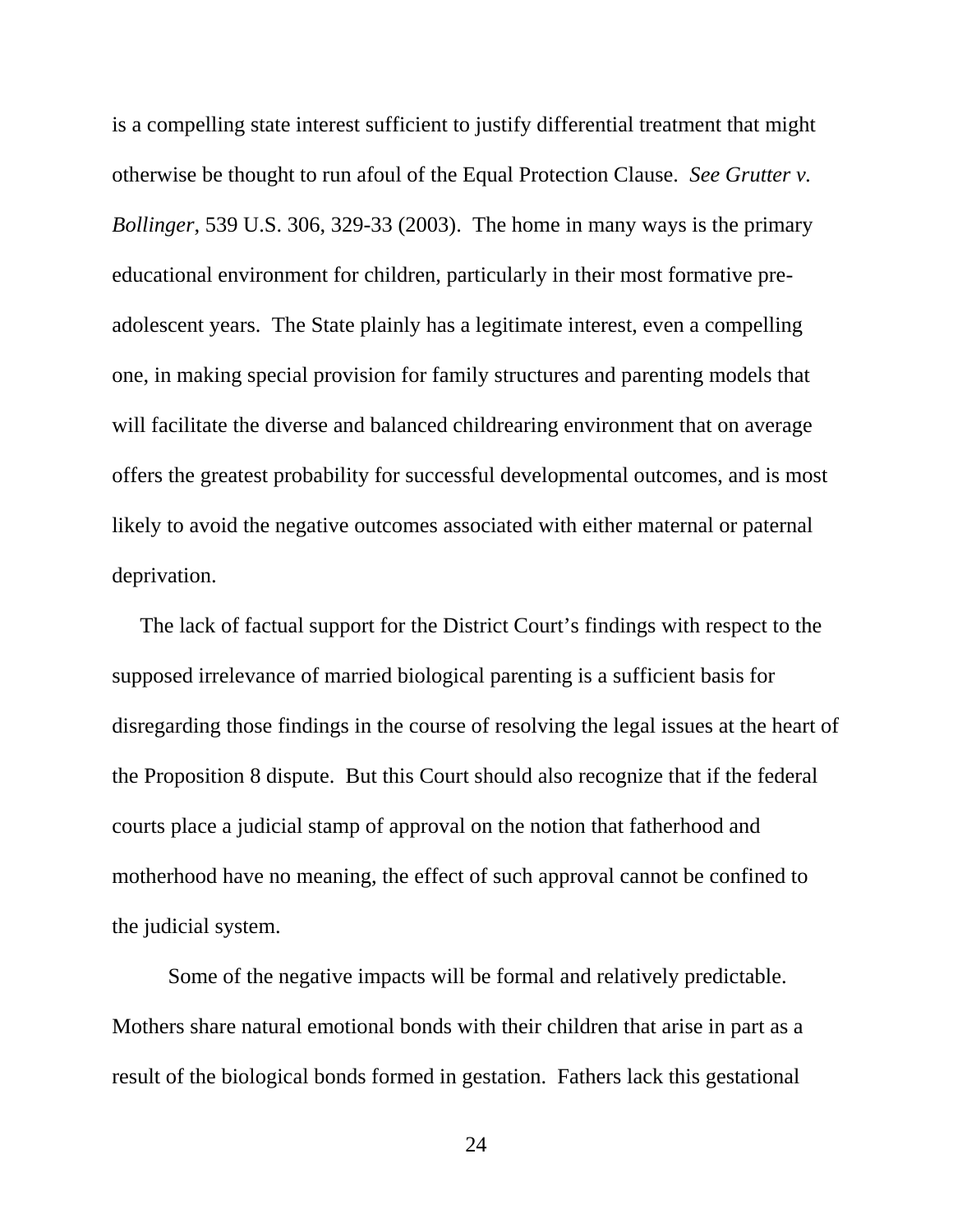connection. Thus, in response to the relatively common occurrence of young unmarried heterosexual couples confronting an unplanned pregnancy, a variety of government programs that focus specifically on unmarried fathers have expended considerable public resources in attempts to persuade fathers that they have an obligation to step forward and embrace the responsibilities that active fatherhood entails.<sup>13</sup> A number of these programs have met with considerable success.<sup>14</sup> Yet if there is no legitimate or compelling governmental interest in specifically promoting "fatherhood" and "motherhood," as opposed to the gender-neutral concept of "parenthood," one can easily imagine the host of legal and political hurdles that will threaten the future survival of such programs.

Other effects will be comparatively informal, but no less harmful in terms of their negative impact on societal efforts to persuade young unmarried fathers to assume the burdens and responsibilities that accompany actively engaged

<sup>13</sup> Los Angeles Times, *Obama Pledges to Support Responsible Fatherhood*, June 22, 2010, http://articles.latimes.com/2010/jun/22/nation/la-na-obama-fathers-20100622.

<sup>14</sup> National Fatherhood Initiative, *Boyz2Dads CD-ROM Pre-Post Pilot Evaluation Results Summer 2007*, http://www.fatherhood.org/Document.Doc?id=39 (describing positive results from a pilot program designed to promote more responsible attitudes about fatherhood in teen and pre-teen males); National Fatherhood Initiative, *Summary of Formative Evaluation Findings: Doctor Dad Pilot Test*, Center for Social Work Research, University of Texas at Austin, Spring 2004, http://www.fatherhood.org/Document.Doc?id=52 (describing positive results from a pilot program designed to improve the awareness of young fathers as to health and safety issues with raising young children).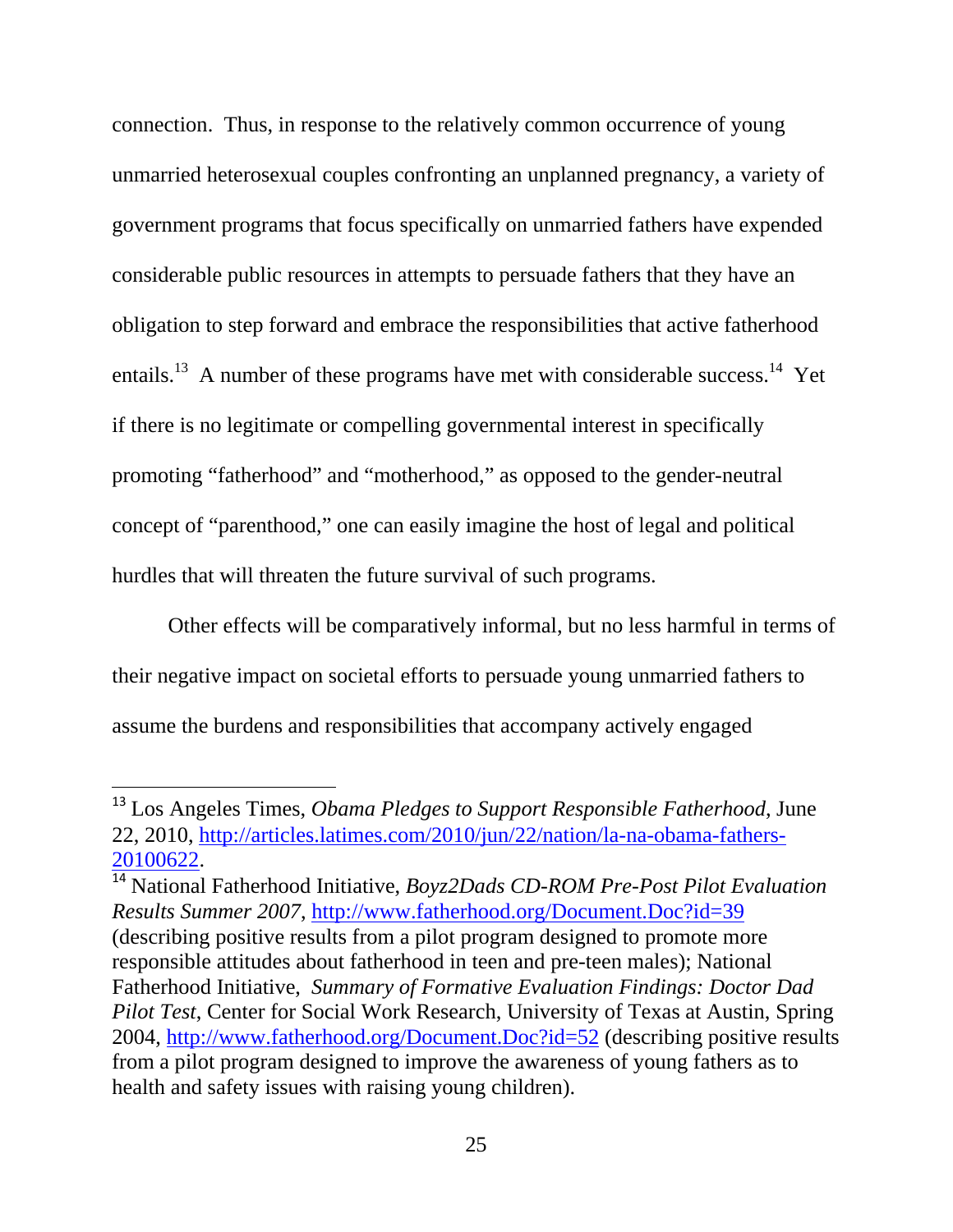fatherhood. As discussed above, much of the District Court's opinion turns on the idea that distinctions drawn within the legal system can determine the ways that particular cultural institutions are perceived by society at large. To the extent there is any truth to this idea, it is obvious that judicial endorsement of the notion that children receive no unique benefit from being raised by their biological parents, and indeed no unique benefit from even having a mother and a father, will undermine societal efforts to persuade young unmarried fathers that they have an indispensible role to play in their lives of their children. Indeed, as expert trial witness David Blankenhorn testified, the logical endpoint of the rationale reflected in findings 70-72 of the District Court is that "simply saying publicly that a child needs and deserves her father will . . . go to being viewed as simply inappropriate public speech, . . . as offensive, as divisive, as mean-spirited." Trial Tr. 2783.

This Court will of course reach its own conclusions concerning the validity of the findings in which the District Court essentially consigned the distinct concepts of fatherhood and motherhood to legal and empirical irrelevance. But no one should be naïve enough to believe that these findings, if broadly endorsed by the federal courts, will not undermine the legal, political, cultural and societal support for fatherhood and motherhood in the world beyond the courtroom walls.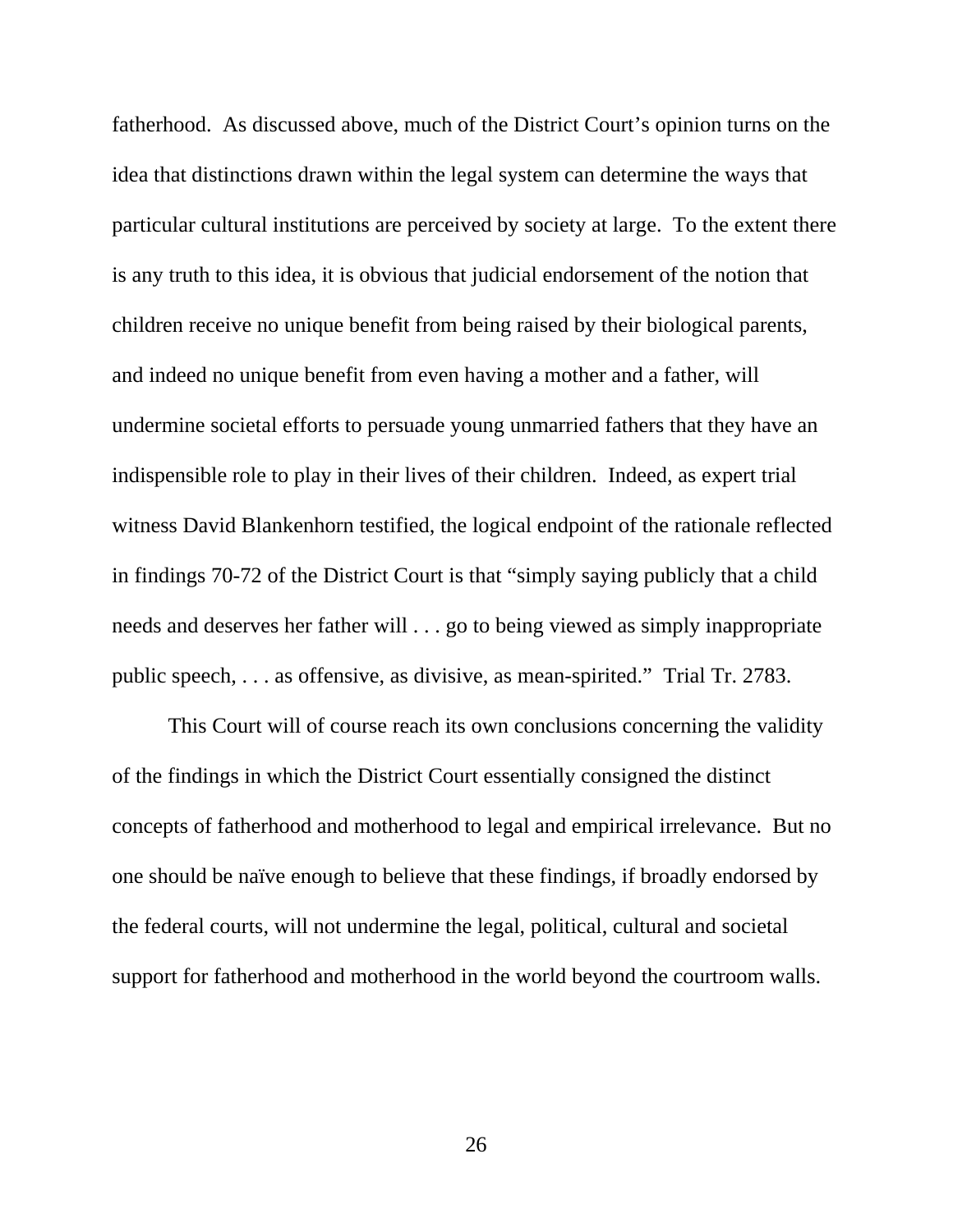# **III. Caution Is Appropriate When Using Social Science Data To Inform Judicial Decision-making**

The foregoing discussion reflects an attempt to present to the Court pertinent social science data concerning parenting models and family structure. But caution should be used when interpreting and relying upon such data in the course of resolving a legal dispute. Social science involves assessments of averages, probabilities, and aggregate outcomes, usually in connection with complex aspects of human behavior where it is difficult to identify, let alone control for, all of the pertinent variables that might affect the outcomes under review. *See, e.g.,* Jim Manzi, *What Social Science Does – and Doesn't – Know: Our Scientific Ignorance of the Human Condition Remains Profound*, City Journal, Summer 2010. Social science cannot predict with certainty the effect of changes to complex societal institutions such as the family unit, marriage and parenthood. Indeed, the questionable track record of social science influence on the development of family law in the United States is well-established.<sup>15</sup>

This unpredictability is especially pronounced when assessing gay parenting, civil unions, and gay marriage, all of which are practices of relatively recent

<sup>15</sup> *See, e.g.*, Sarah H. Ramsey & Robert F. Kelly, *Using Social Science Research in Family Law Analysis and Formation: Problems and Prospects*, 3 S. Cal. Interdisc. L.J. 631, 674-84 (1994); Sarah H. Ramsey & Robert F. Kelly, *Social Science Knowledge in Family Law Cases: Judicial Gate-Keeping in the* Daubert *Era*, 59 U. Miami. L. Rev. 1, 81 (2004); Martha L. Fineman, *Custody Determination at Divorce: The Limits of Social Science Research and the Fallacy of the Liberal Ideology of Equality*, 3 Can. J. Women & L. 88 (1989).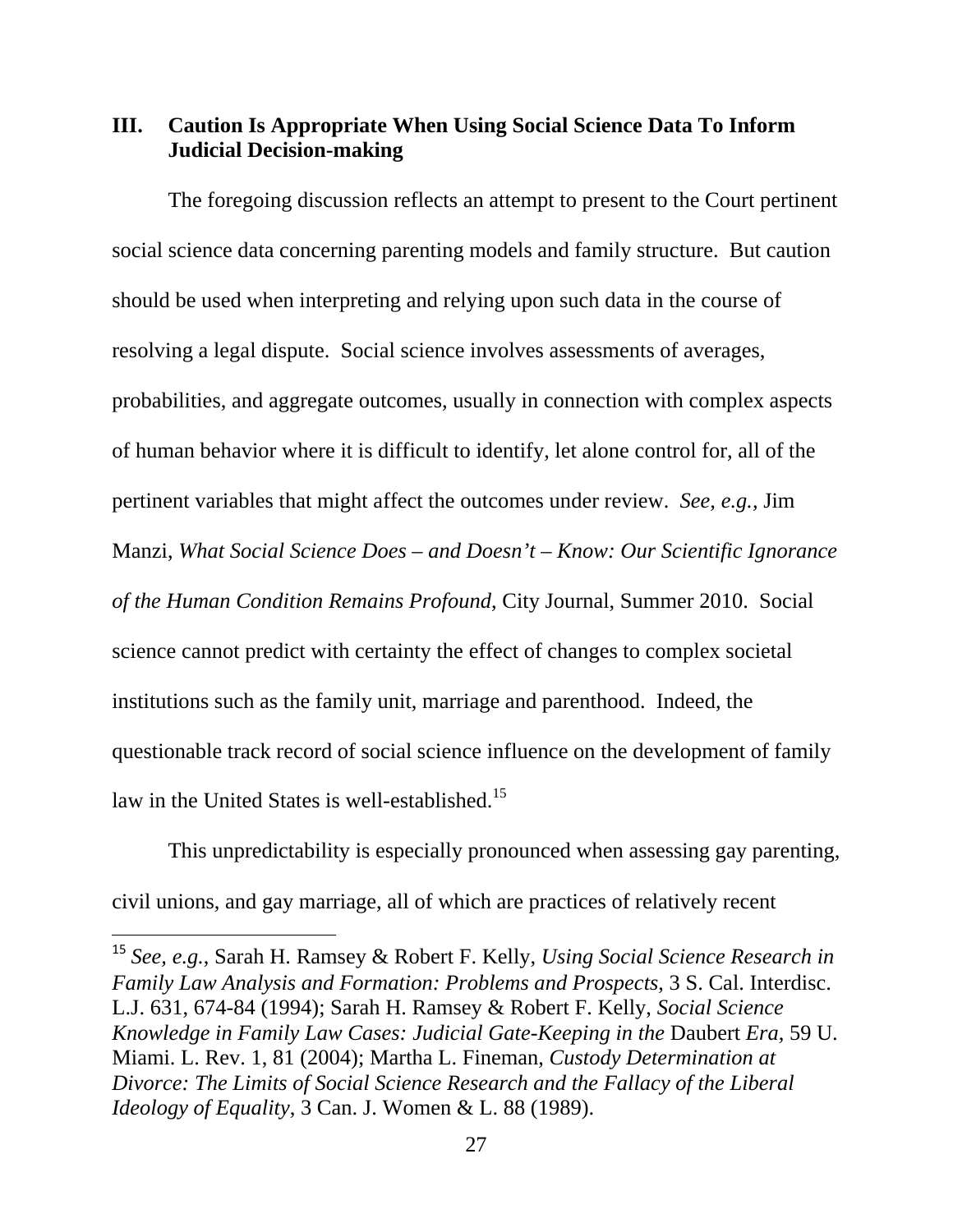vintage. *See* DIX131, Nock Affidavit at 40-42; PX2878, Timothy J. Biblarz and Judith Stacey, *How Does the Gender of Parents Matter?*, 72 J. of Marriage and Family 3, 17 (2010) ("Because legal access to same-sex marriage is so new and rare, we do not yet have research that compares the children of married same-sex and different-sex couples."). This Court should also not ignore the role of politics in this field. Two supporters of redefining marriage admit: "[T]he political stakes of this body of research are so high that the ideological 'family values' of scholars play a greater part than usual in how they design, conduct, and interpret their studies." Judith Stacey & Timothy Biblarz, *(How) Does the Sexual Orientation of Parents Matter?* 66 American Sociology Review 159, 161 (2001) (PX1394).

In light of the inherent limitations of the social science enterprise, this Court should be particularly reluctant to accept the District Court's cavalier dismissal of the longstanding legal and cultural recognition of married biological parenting as the family structure that on average embodies the optimal childrearing environment for the next generation of our nation's children.

#### **CONCLUSION**

 This Court, in resolving the pending appeal, should give no deference to findings 70-72 of the District Court concerning parenting models and family structure. This Court should also refuse to embrace any rationale that would contradict societal support for married biological parenthood, or that would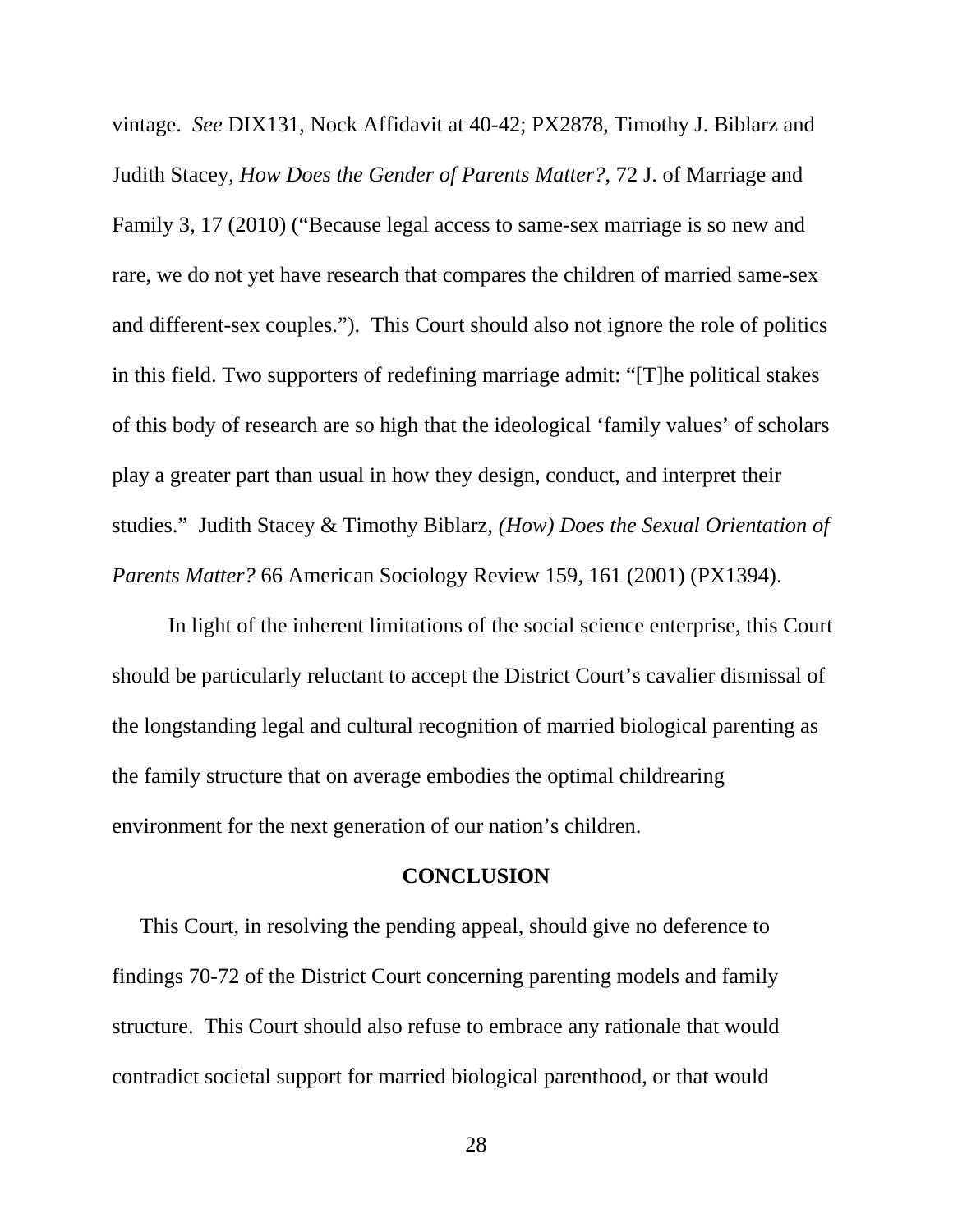undermine critical legal, political and cultural support for the unique contributions

that fathers and mothers make to the successful upbringing of their children.

Dated: September 24, 2010

Respectfully Submitted,

 /s/ Abram J. Pafford Abram J. Pafford PAFFORD, LAWRENCE & ROSS, PLLC

1776 I Street N.W., Suite 900 Washington, DC 20006 (202) 756-4886 (telephone) (202) 756-1301 (facsimile)

1100 Commerce Street Lynchburg, VA 24504 (434) 528-6508 (telephone) (434) 528-6509 (facsimile)

Attorney for *Amicus Curiae* American College of Pediatricians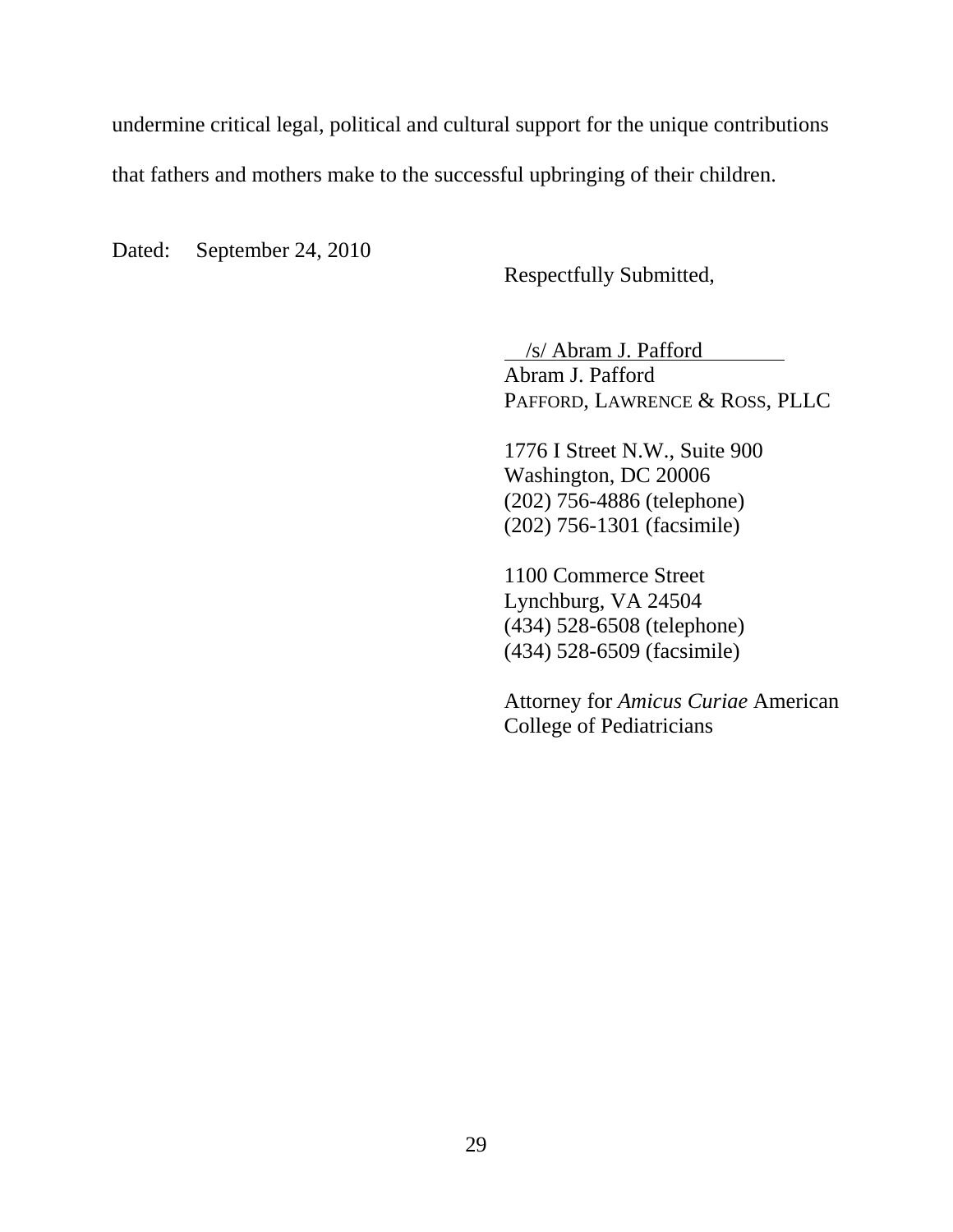## **CERTIFICATE OF BAR MEMBERSHIP**

I hereby certify that I am a member of the Bar of the United States Court of Appeals for the Ninth Circuit.

> By: /s/ Abram J. Pafford Abram J. Pafford PAFFORD, LAWRENCE & ROSS, PLLC 1776 I Street N.W., Suite 900 Washington, DC 20006 (202) 756-4886 (telephone) (202) 756-1301 (facsimile)

> > 1100 Commerce Street Lynchburg, VA 24504 (434) 528-6508 (telephone) (434) 528-6509 (facsimile)

Attorney for *Amicus Curiae* 

Date: September 24, 2010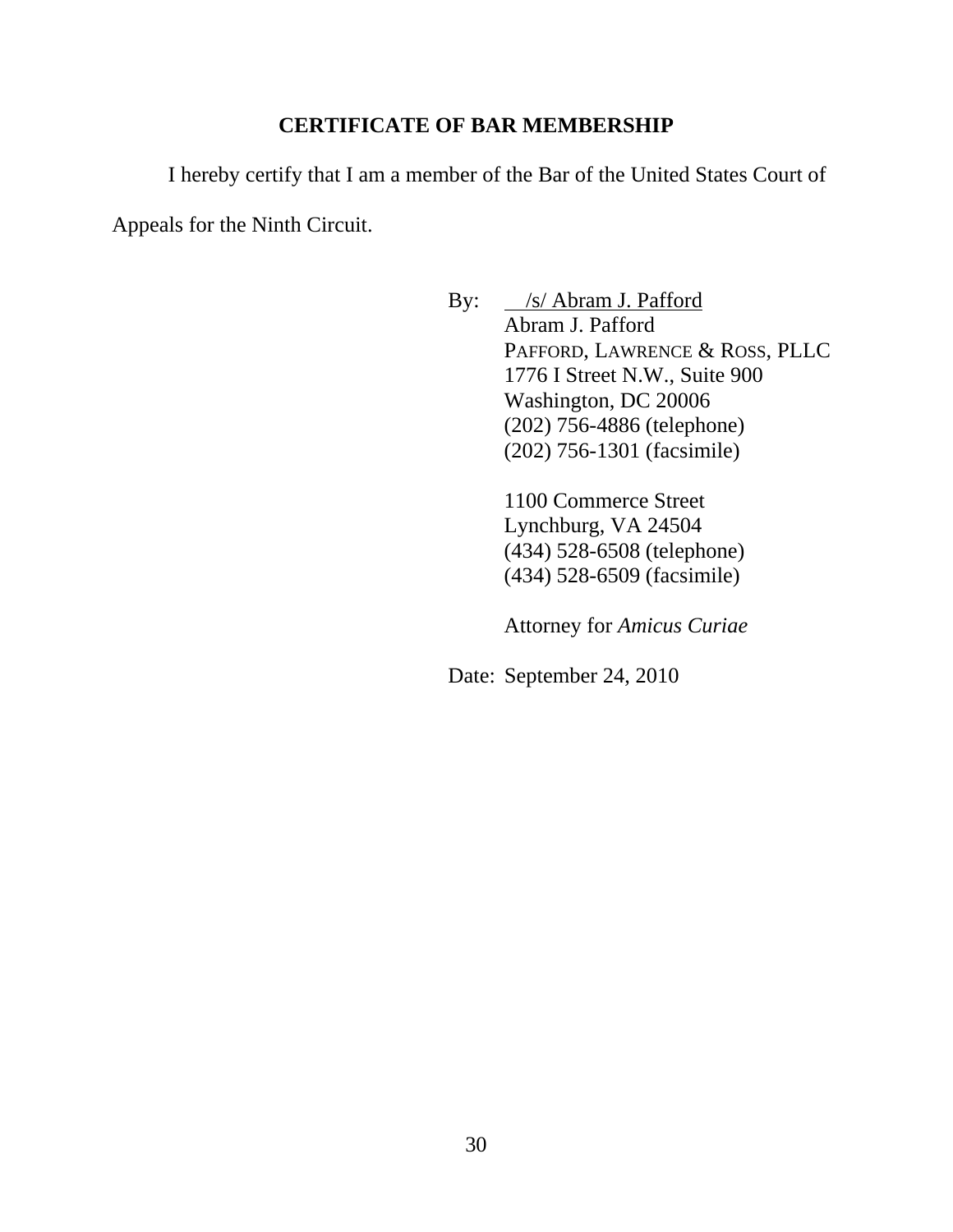## **CERTIFICATE OF COMPLIANCE WITH TYPE-VOLUME LIMITATION, TYPEFACE REQUIREMENTS, AND TYPE STYLE REQUIREMENTS**

- 1. This brief complies with the type-volume limitation of Fed. R. App. P. 32(a)(7)(B) because this brief contains 6,817 words, excluding parts of the brief exempted by Fed. R. App. P.  $32(a)(7)(B)(iii)$ .
- 2. This brief complies with the typeface requirements of Fed. R. App. P.  $32(a)(5)$  and the type style requirements of Fed. R. App. P.  $32(a)(6)$  because this brief has been prepared in a proportionally spaced typeface using Microsoft Office Word 2003 in 14-point Times New Roman font.

By: /s/ Abram J. Pafford Abram J. Pafford PAFFORD, LAWRENCE & ROSS, PLLC 1776 I Street N.W., Suite 900 Washington, DC 20006 (202) 756-4886 (telephone) (202) 756-1301 (facsimile) 1100 Commerce Street Lynchburg, VA 24504 (434) 528-6508 (telephone) (434) 528-6509 (facsimile) Attorney for *Amicus Curiae*  Date: September 24, 2010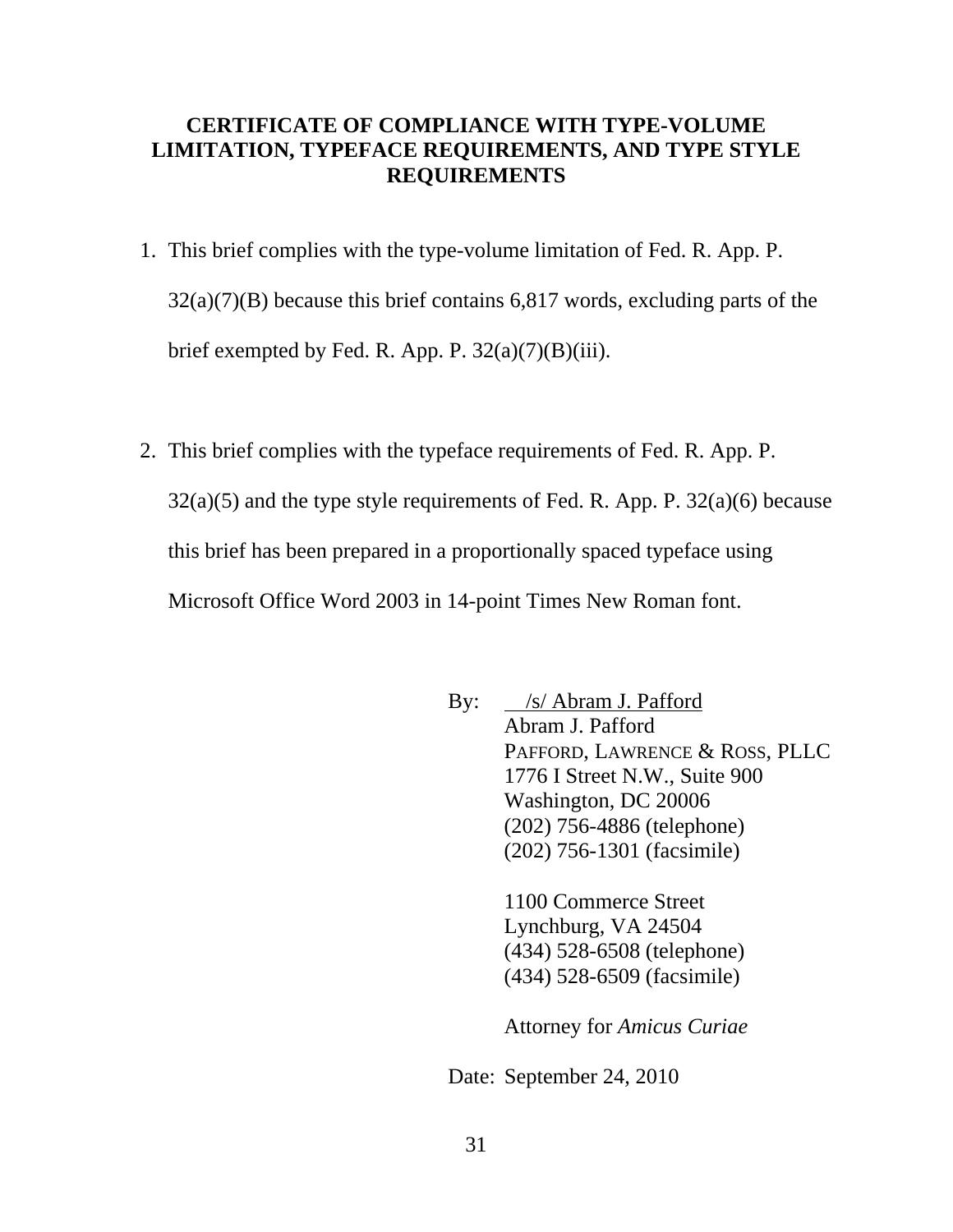## **CERTIFICATE OF SERVICE**

I hereby certify that on September 24, 2010, I electronically filed the foregoing with the Clerk of the Court for the United States Court of Appeals for the Ninth Circuit by using the appellate CM/ECF system.

I certify that all participants in the case are registered CM/ECF users and that service will be accomplished by the appellate CM/ECF system.

> By: /s/ Abram J. Pafford Abram J. Pafford PAFFORD, LAWRENCE & ROSS, PLLC 1776 I Street N.W., Suite 900 Washington, DC 20006 (202) 756-4886 (telephone) (202) 756-1301 (facsimile)

> > 1100 Commerce Street Lynchburg, VA 24504 (434) 528-6508 (telephone) (434) 528-6509 (facsimile)

> > Attorney for *Amicus Curiae*

Date: September 28, 2010